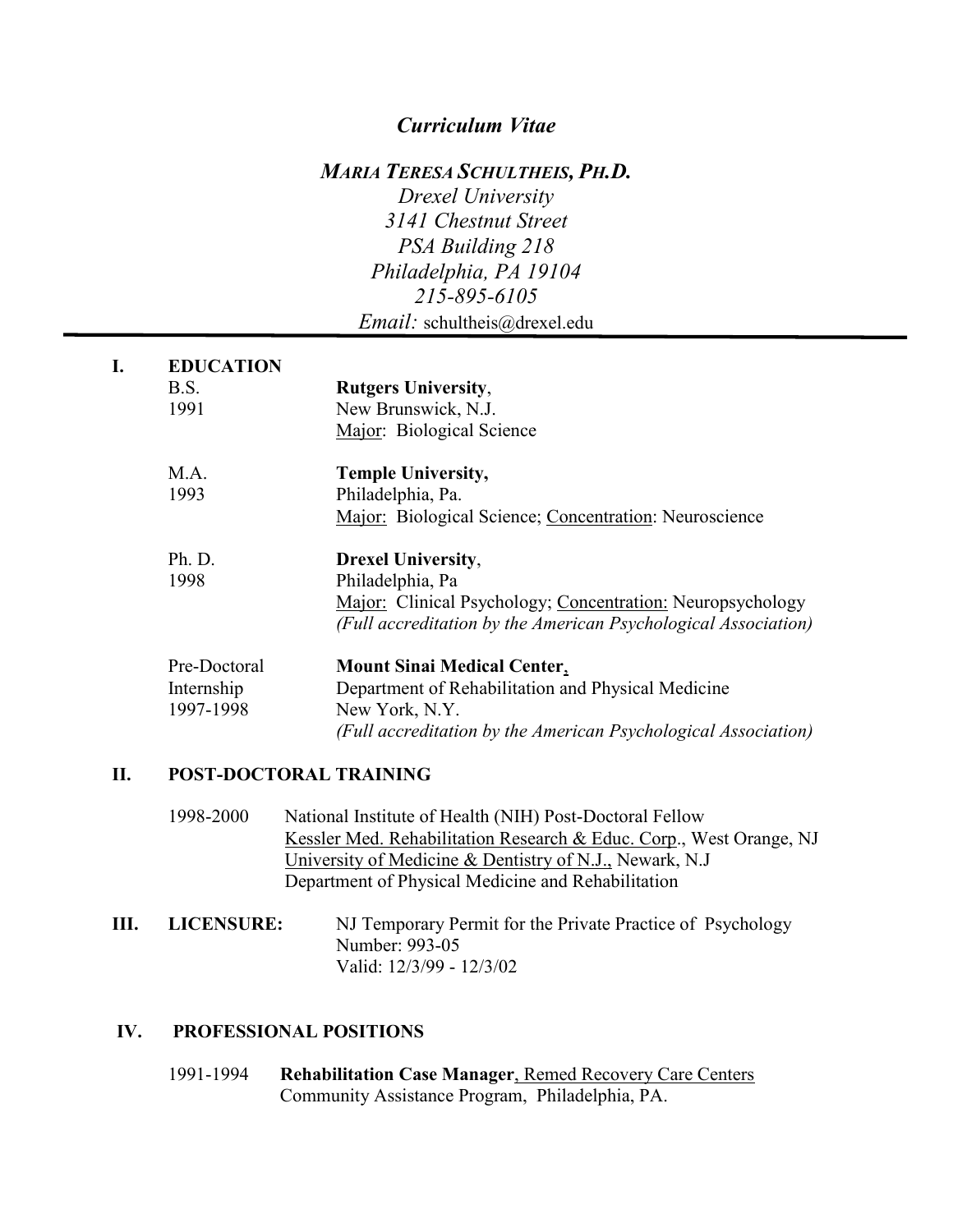| 1994-1995 | <b>Rehabilitation Training Coordinator, Remed Recovery Care Centers</b><br>Community Assistance Program & Community Re-Entry Services,<br>Philadelphia, PA.             |
|-----------|-------------------------------------------------------------------------------------------------------------------------------------------------------------------------|
| 1995-1997 | <b>Assistant Program Director, Remed Recovery Care Centers,</b><br>Community Assistance Program & Community Re-Entry Services,<br>Philadelphia, PA                      |
| 1995-1996 | Psychology Intern, Thomas Jefferson University Hospital<br>Department of Physical Medicine and Rehabilitation, Philadelphia, PA                                         |
| 1996-1997 | <b>Bilingual Psychometrician/Spanish Assessment</b><br>Thomas Jefferson University Hospital,, Department of Pediatrics<br>Philadelphia, PA.                             |
| 1996-1997 | Neuropsychology Intern, University of Pennsylvania Medical Center,<br>Department of Neuropsychiatry, Brain Behavior Laboratory<br>Philadelphia, PA.                     |
| 2000-2002 | <b>Clinical Research Scientist,</b><br>Kessler Medical Rehabilitation Research & Education Corporation<br>West Orange, NJ<br>Neuropsychology & Neuroscience Laboratory, |
| 2002-2004 | <b>Clinical Research Scientist, II</b><br>Kessler Medical Rehabilitation Research & Education Corporation<br>Rehabilitation Engineering & Analysis Laboratory           |
| 2005      | <b>Director, Virtual Reality Research Laboratory</b><br>Kessler Medical Rehabilitation Research & Education Corporation                                                 |

# **V. UNIVERSITY APPOINTMENTS**

| 1995-1996     | <b>Adjunct Instructor</b><br>Drexel University,<br>Department of Psychology, Philadelphia, Pa                                                                  |
|---------------|----------------------------------------------------------------------------------------------------------------------------------------------------------------|
| $1999 - 2001$ | Instructor<br>University of Medicine and Dentistry of NJ-NJ Medical School,<br>Department of Physical Medicine and Rehabilitation, Newark, NJ.                 |
| 2001 - 2005   | <b>Assistant Professor</b><br>University of Medicine and Dentistry of NJ-NJ Medical School,<br>Department of Physical Medicine and Rehabilitation, Newark, NJ. |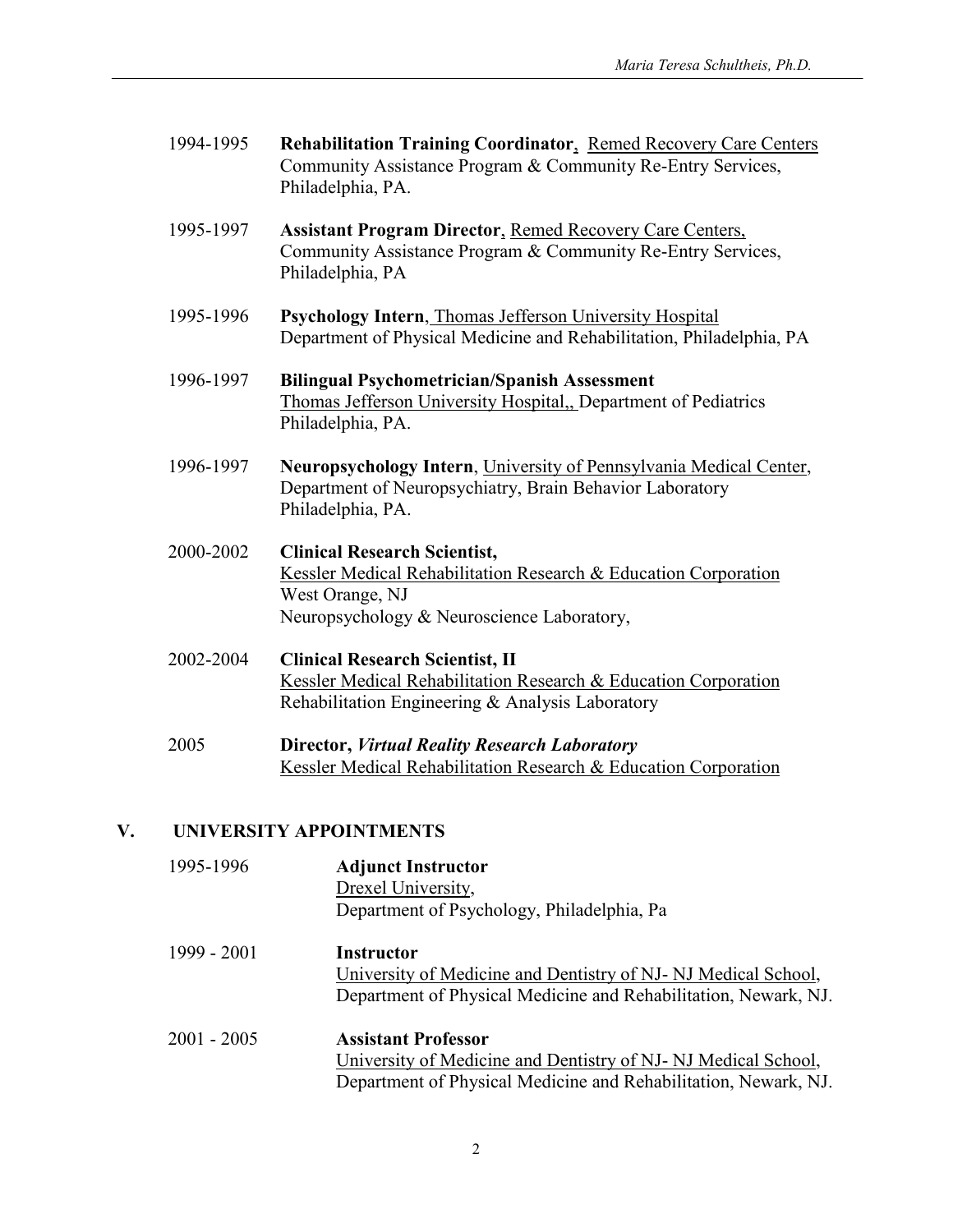| 2005-2009        | <b>Research Associate Professor</b><br>Drexel University, Philadelphia, PA<br>Department of Psychology<br>and<br>School of Biomedical Engineering, Sciences and Health Systems |
|------------------|--------------------------------------------------------------------------------------------------------------------------------------------------------------------------------|
| $2008$ - present | <b>Director, Neuropsychology Graduate Training</b><br>Department of Psychology<br>Drexel University                                                                            |
| 2009-present     | <b>Associate Professor</b><br>Drexel University, Philadelphia, PA<br>Department of Psychology<br>and<br>School of Biomedical Engineering, Sciences and Health Systems          |

## **VI. AWARDS AND HONORS**

- Temple University, 1992
	- Recipient of Minority Fellowship Award
- National Academy of Neuropsychology, 1996 Graduate Student Research Poster Award, Annual Convention
- Philadelphia Neuropsychology Society, 1997 Annual Outstanding Graduate Student Research Award
- Kessler Medical Rehabilitation Research & Education Corp., 2000 *Chief Fellow*, Post Doctoral Training Program
- Kessler Medical Rehabilitation Research & Education Corp., 2001 Annual Post-Doctoral Outstanding Research Award
- Sigma Xi, The Scientific Research Society, 2006 Elected member
- APA Division 40 (Neuropsychology), 2007 Early Career Award recipient

## **VII. GRANT HISTORY**

### **Principal Investigator/ Co-Principal Investigator**

| 1999-2000 | "Investigating Cognitive Impairment and Driving in Multiple Sclerosis"<br>National Multiple Sclerosis Society           |             |
|-----------|-------------------------------------------------------------------------------------------------------------------------|-------------|
|           | Funded: \$27,432.                                                                                                       | Role: Co-PI |
| 2000      | "Examining Driving Behavior After Return to Driving in Persons with<br>Brain Injury<br><b>Charles Edison Foundation</b> |             |
|           | Funded: \$12, 034                                                                                                       | Role: PI    |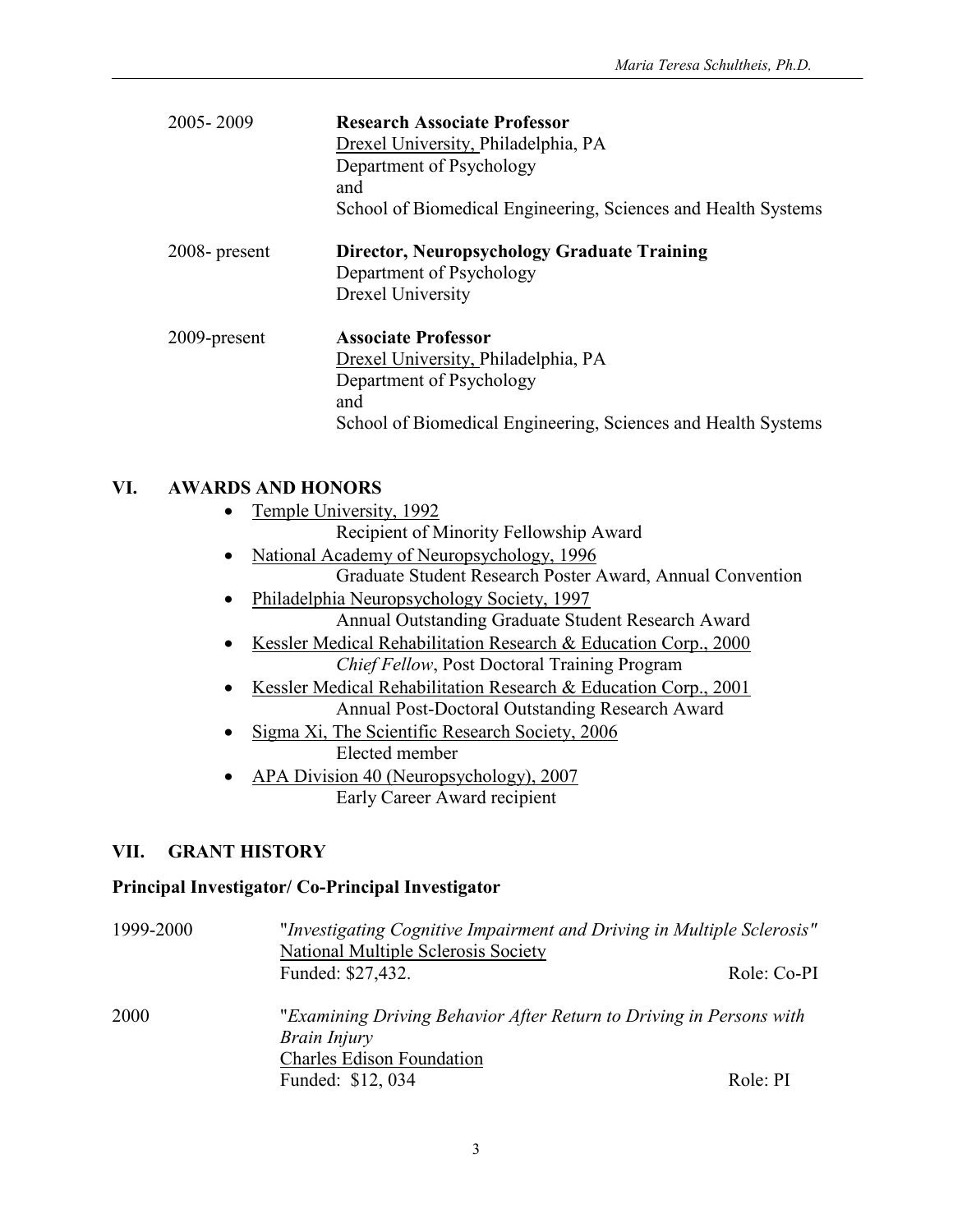| 2000-2002                                | "Virtual Reality and Driving Assessment in TBI"<br>National Institutes of Health: Individual Training Award (NIH-F32)<br>Funded: \$74,612                                                       |                                 | Role: PI      |
|------------------------------------------|-------------------------------------------------------------------------------------------------------------------------------------------------------------------------------------------------|---------------------------------|---------------|
| 2000-2003                                | "The Use of Virtual Reality Technology for Driving Assessment Following<br>Acquired Brain Injury"<br>National Institute for Disability and Rehabilitation Research (NIDRR)<br>Funded: \$406,453 |                                 | Role: PI      |
| 2002-2005                                | "Examining the Demands of Driving in Multiple Sclerosis"<br><b>National Multiple Sclerosis Society</b><br>Funded: \$357,840                                                                     |                                 | Role: PI      |
| 2004-2006                                | "Retraining Driving Skills in SCI: A VR Approach"<br><b>State of New Jersey Commission on Spinal Cord Research</b><br>Funded: \$284,214                                                         |                                 | Role: PI      |
| 2007-2011                                | Defining virtual reality driving in traumatic brain injury"<br>National Institutes of Health<br><b>National Center for Medical Rehabilitation Research (R01)</b><br>Funded: \$1,216,787         |                                 | Role: PI      |
| 2009-2012                                | Examining the relationship between MS progression and driving<br><b>National Multiple Sclerosis Society</b><br>Funded: \$639,000                                                                |                                 | Role: PI      |
| <b>Internal Support</b><br>$2007 - 2011$ | Neuroengineering Major Research Initiative<br>"Brain-Machine Interface for Restoration of Sensory & Motor Function"<br>Drexel University<br>Funded: 1,000,000                                   |                                 | Role: Faculty |
| 2009-present                             | Human Cognitive Enhancement Program<br>Drexel University/ Drexel School of Medicine<br>Funded: 500,000                                                                                          | Role: Scientific Advisor/ Co-PI |               |
| Equipment:<br>2001                       | "Virtual Reality Head Mounted Display Computer System"<br>Hyde & Watson Foundation<br>Funded: \$20,000                                                                                          |                                 | Role: PI      |
| 2003                                     | "Rehabilitation Engineering & Analysis Equipment"<br>The Charles E. and Joy C. Pettinos Foundation<br>Funded: \$4,000                                                                           |                                 | Role: PI      |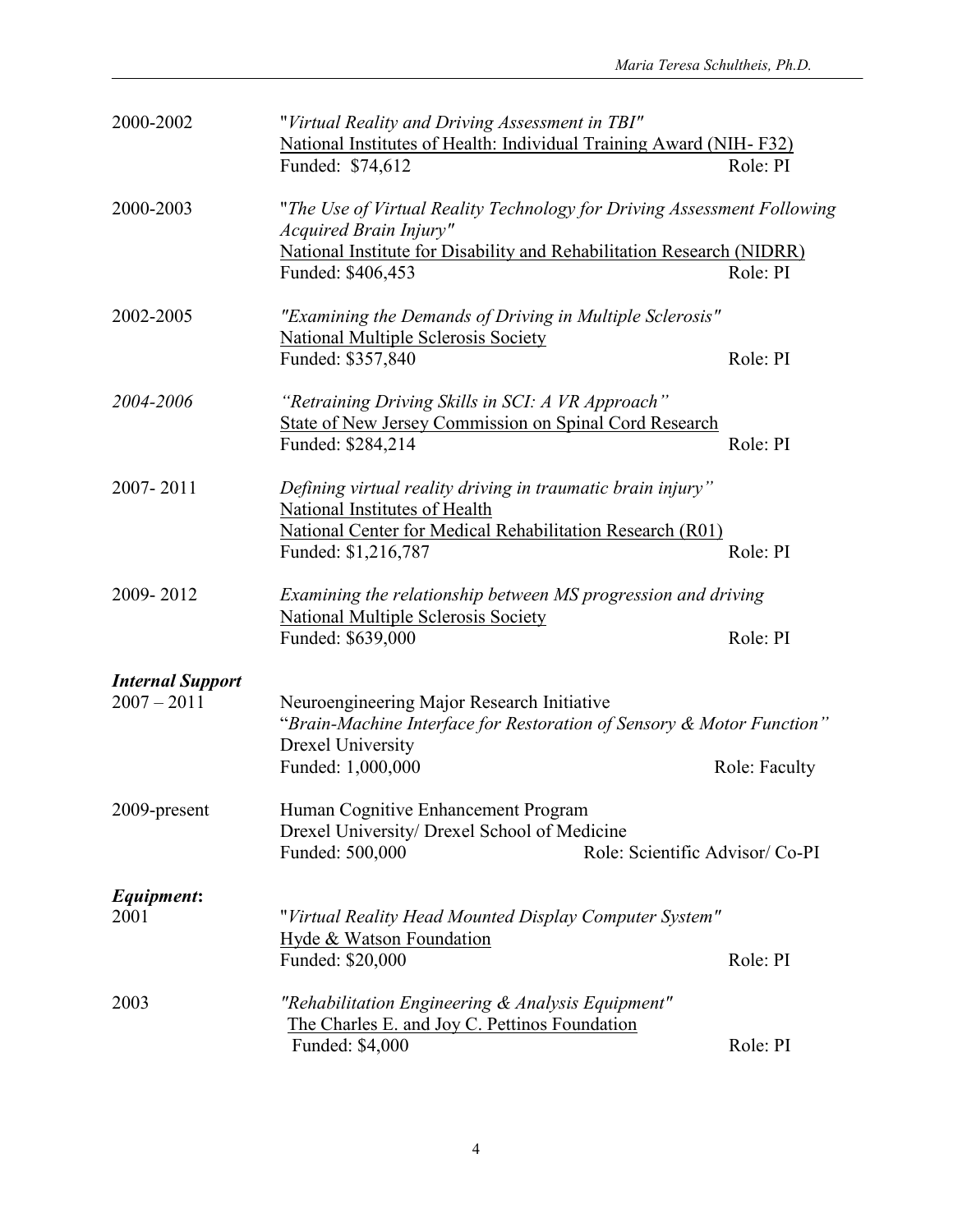| <b>Consultant</b> |                                                                       |
|-------------------|-----------------------------------------------------------------------|
| $2003 - 2006$     | "fNIRS in the study of episodic memory after brain injury"            |
|                   | National Institutes of Health (NIH)                                   |
|                   | National Center for Medical Rehabilitation Research (R03)             |
|                   | PI: Joseph Ricker, Ph.D., University of Pittsburgh                    |
| 2004 - 2005       | "Hand Arm Rehabilitation Interface (HARI)"                            |
|                   | National Institute for Disability and Rehabilitation Research (NIDRR) |
|                   | Small Business Initiative Research (SBIR) - Phase 1                   |
|                   | PI: William Craelius, Ph.D., Rutgers University                       |
| 2009-present      | "Young Driver's Research Initiative"                                  |
|                   | <b>State Farm Insurance</b>                                           |
|                   | PI: Flaura Winston, MD, PhD, Children's Hospital of Pennsylvania      |
|                   |                                                                       |

## **VIII. GRANT REVIEW EXPERIENCE**

#### 2002- present **National Institute on Disability and Rehabilitation Research (NIDRR)**

### 2003- 2007 **National Institutes of Health (NIH) National Institute of Neurological Disorders and Stroke (NINDS)** Loan Repayment Program

**National Institute of Neurological Disorders and Stroke (NINDS)** Udall Centers Review Group, Scientific Review Group: ZNS1 SRB-M 21

**National Institute of Diabetes, Digestive & Kidney Diseases (NIDDK)** Scientific Review Group: ZDK1 GRB-G (J3)

2003-2008 **Center for Disease Control (CDC) National Center for Injury Prevention and Control** 2004 **Research Grants Council (RGC) of Hong Kong**, Academic Research Awards 2004 **Israel Science Foundation**, Scientific Research Award 2005-2009 **National Multiple Sclerosis Society**, Pilot Research Awards 2006 **Canadian Institutes of Health Research**, Regenerative Medicine and Nanomedicine Team Grants 2007 **Canterbury Medical Research Foundation, New Zealand** 2008 **Department of Defense** Psychological Health and TBI Research Award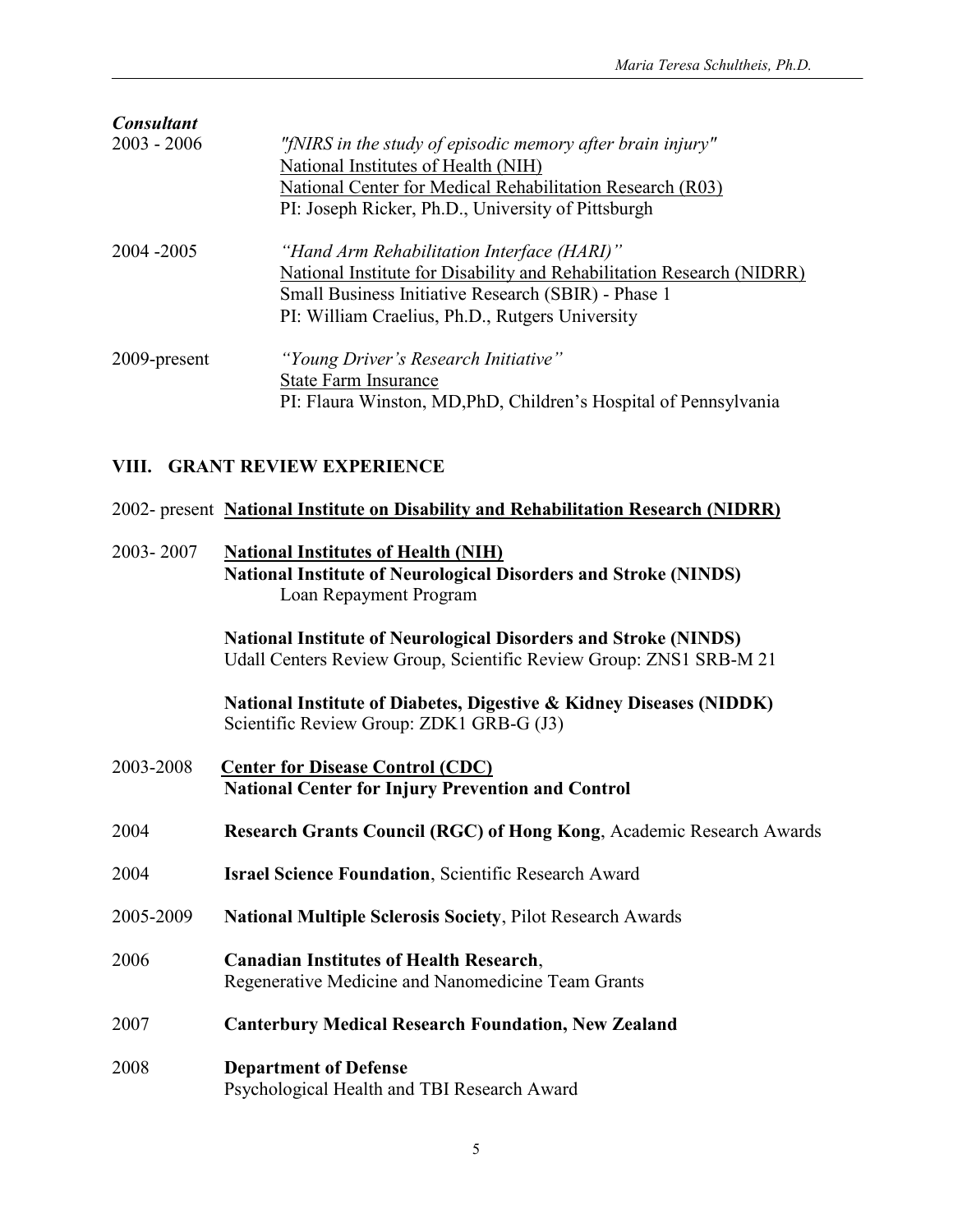### **IX. PROFESSIONAL CONSULTATIONS**

| 2002      | <i>National Multiple Sclerosis Society, New York, New York</i>    |
|-----------|-------------------------------------------------------------------|
| 2002-2004 | Bethesda Rehabilitation, HealthEast Medical Centers, St. Paul, MN |
| 2002-2004 | Tripler Army Medical Center, Honolulu, Hawaii                     |
| 2008      | Children's Hospital of Pennsylvania, Philadelphia, PA             |

## **X. PEER REVIEWED PUBLICATIONS**

1. Caplan, B. & **Schultheis,** M.T. (1998) An Interpretive Table for the Visual Discrimination Test, *Perceptual and Motor Skills*, 87,1203-1207

2. **Schultheis,** M.T., Caplan, B., Ricker, J. and Woesnner, R. (2000) Fractioning the Hooper: Development of a Multiple Choice Format. *The Clinical Neuropsychologist*, 14 (2), 196-201

3. DeLuca, J, **Schultheis,** M.T., Madigan, N, Christodoulou, C and Averill, A. (2000) Acquisition versus Retrieval Deficits in Traumatic Brain Injury: Implications for Memory Rehabilitation. *Archives of Physical Medicine and Rehabilitation* , 81,1327-1333

4. **Schultheis**, MT, Garay, E. and DeLuca, J. (2001). The influence of cognitive impairment on driving performance in multiple sclerosis, *Neurology*, 56; 1089-1094

5. **Schultheis**, M.T. & Mourant, R.R. (2001) Virtual Reality and Driving: The Road to Better Assessment of Cognitively Impaired Populations. *Presence: Teleoperators and Virtual Environments* 10:4, 436-444

6. **Schultheis**, M.T. & Rizzo, A.A. (2001) The Application of Virtual Reality Technology for Rehabilitation. *Rehabilitation Psychology*, 46, (3), 1-16

7. Myers, CE, DeLuca, J, **Schultheis** MT, Schirman, GM, Ermita, B, Diamond, BJ, Warren, SG, and Gluck, MA. (2001) Impaired Eyeblink Classical Conditioning in Individuals with Anterograde Amnesia Resulting from Anterior Communicating Artery Aneurysm. *Behavioral Neuroscience*, 115 (3), 560-570

8. **Schultheis,** M.T., Mathies, R.J., Nead, R. & DeLuca, J. (2002) Driving Behaviors after TBI: Self-Report and Motor Vehicle Records*. Journal of Head Trauma Rehabilitation*,17; 38-47

9. Lengenfelder, J., **Schultheis**, M.T., Ali-Shihabi, T., DeLuca, J. and Mourant, R. (2002) Divided Attention and Driving: A Pilot Study Using Virtual Reality Technology. *Journal of Head Trauma Rehabilitation,* 17; 26-37

10. Rizzo, A.A., & **Schultheis**, M.T. (2002). Expanding the Boundaries of Psychology: The Application of Virtual Reality. *Psychological Inquiry*.13, (2),134-140.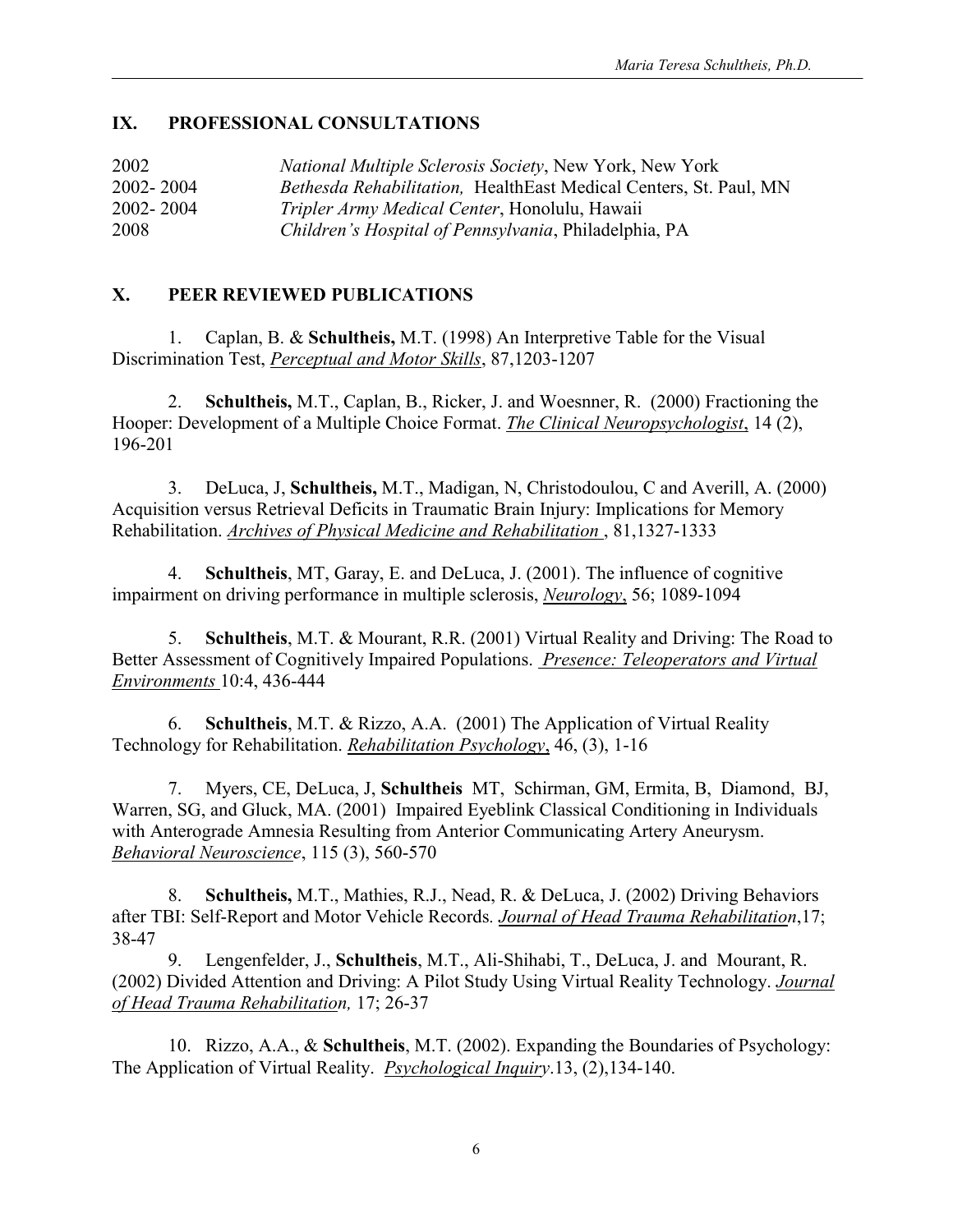11. **Schultheis**, M.T., Garay, E., Millis, S.R. & DeLuca, J. (2002) Motor vehicle violations and crashes in drivers with multiples sclerosis. *Archives of Physical Medicine & Rehabilitation*, 83(8):1175-1178.

12. Shawaryn, M.A., **Schultheis,** M.T., Garay, E. & DeLuca, J. (2002) Assessing Functional Status: Exploring the relationship between the Multiple Sclerosis Functional Composite and Driving. *Archives of Physical Medicine & Rehabilitation*, 83(8), 1123-1129.

13. **Schultheis**, MT, Himelstein, J.and Rizzo, AA. (2002) Virtual Reality and Neuropsychology: Upgrading the current tools. *Journal of Head Trauma Rehabilitation*, 17 (5), 378-394

14. Hillary, F., **Schultheis**, MT, Challis, B.H., Carnivale, G. ,Galski, T. DeLuca, J. (2003). Spacing of repetition improves learning and memory in moderate to severe TBI. *Journal of Clinical and Experimental Neuropsychology,* 25 (1), 49-58.

15. **Schultheis**, MT, Hillary, F. and Chute, D.L. (2003) The Neurocognitive Driving Test: Applying technology to the assessment of driving ability following brain injury. *Rehabilitation Psychology*, 275-280

16. Rizzo, A.A, **Schultheis,** MT, Kerns, K. and Mateer, C. (2004) Analysis of assets for virtual reality applications in neuropsychology. *Neuropsychological Rehabilitation*,14, 207-239

17. The Goldman Consensus Group (2005). The Goldman Consensus statement on depression on Multiple Sclerosis. *Multiple Sclerosis*, 11, 328-337.

18. Scherer, M.J., Hart, T., Kirsch, N.**, Schultheis**, MT. " (2005) Assistive technologies for cognitive disabilities" *Critical Reviews in Physical Medicine & Rehabilitation*, 17 (3), 195- 215.

19. Simone, L., **Schultheis**, MT, Rebimbas, J., Millis, SR. (2006) "Head Mounted Displays for Clinical Virtual Reality Applications: Pitfalls in understanding user behavior while using technology". *CyberPsychology and Behavior* , 9(5),591-602

20. Matheis, R**., Schultheis**, MT., Tierksy, L., DeLuca, J., Millis, S.R. and Rizzo, A. (2006) Is learning and memory in a virtual environment different*? The Clinical Neuropsychologist,* 21 (1), 146-157

21. **Schultheis**, MT, Simone, LK, Roseman, E., Nead, R., Rebimbas,J. Mourant, R. (2006). Stopping behavior in a VR driving simulator: A new clinical measure for the assessment of driving? *IEEE-Engineering in Medicine & Biological Science*, 4921-4924

22. Arenth, P.A., Ricker, J.H. and **Schultheis**, MT. (2006) Applications of functional near infrared spectroscopy (fNIRS) to neurorehabilitation of cognitive disabilities. *The Clinical Neuropsychologist,* 21 (1), 38-57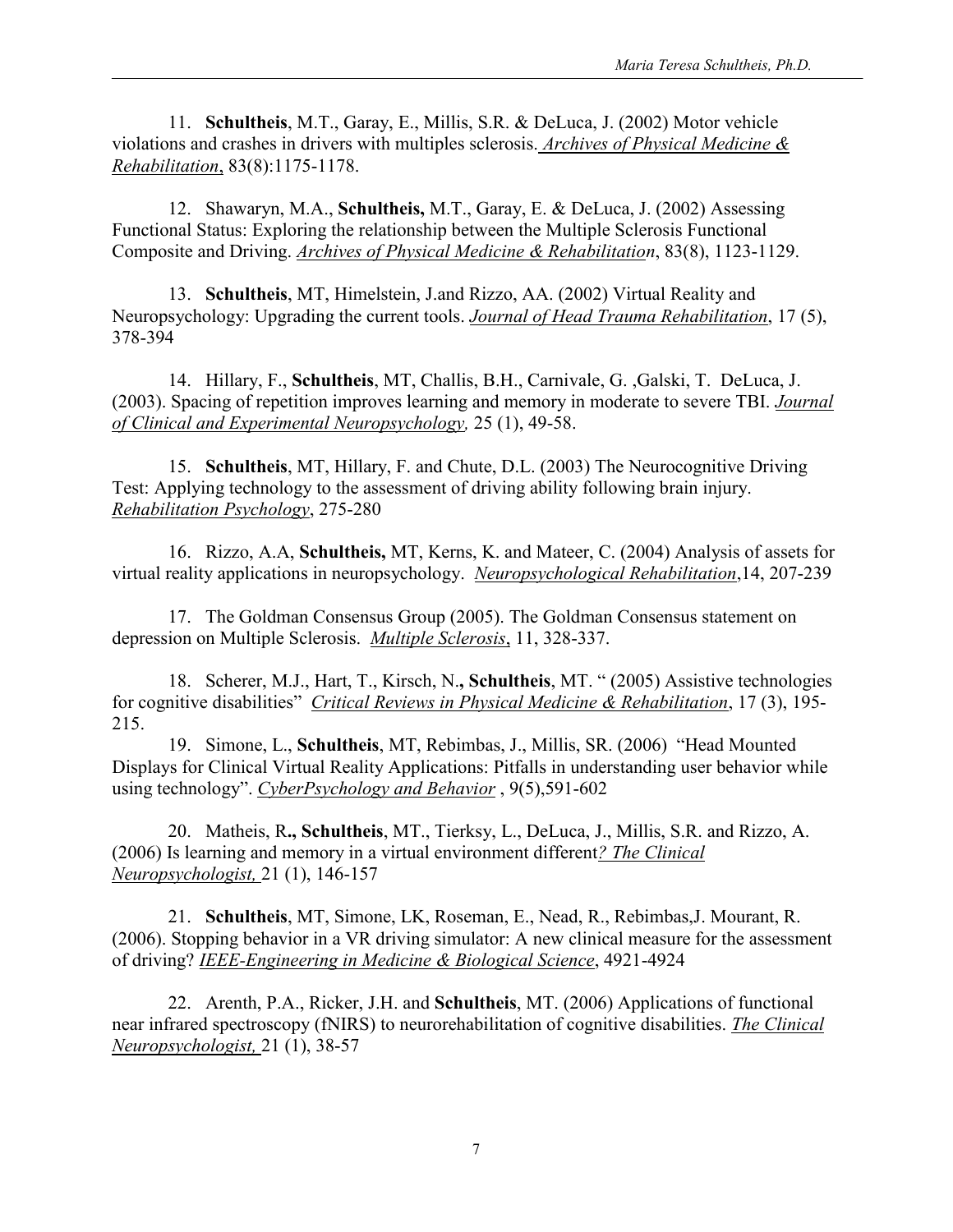23. **Schultheis**, MT*,* Rebimbas, J., Mourant, R. and Millis, SR. (2007) "Examining the usability of a virtual reality driving simulator" *Assistive Technologies ,* 19, (1), 1-8

24. **Schultheis**, MT, Roseman, E., Rebimbas, J., Mourant, R., Nead, R. and Millis, SR (2007) "Determining the relationship between virtual reality driving and the cognitive demands of driving after brain injury" *Proceedings of the 2007 Driving Simulation Conference* - North America,/ Iowa City, IA.

25. Brenner, L., Homaifer, B., and **Schultheis,** MT (2008) " Driving, Aging and Traumatic Brain Injury: Integrating findings from the literature" *Rehabilitation Psychology* , 53, 1, 18-27

26. Merzagora, A.,Ruocco, A., Chute, D., Izzetoglu, M., Onaral, B., **Schultheis, MT.** (2008). The impact of ablated cortex on the validity and interpretation of the fNIRS signal *IEEE-Engineering in Medicine & Biological Science*, 4028-31.

27. Merzagorra, A., Izzetoglu, M., Polikar, R., Weisser, V., Onarl, B., **Schultheis, MT** Functional Near-Infrared Spectroscopy and Electroencephalography: A Multimodal Imaging Approach. Proceedings from the Human Computer Interface, 1024-27

28. **Schultheis,** MT, Weisser, V., Manning, K., Blasco, A., Ang. J (2009) "Driving characteristics among community dwelling individuals with MS" *Archive of Physical Medicine and Rehabilitation,* 90 (6), 975-981

29. **Schultheis,** MT, Weisser, V., Sestito, N., Ang, J. Elovic, E., Nead, R., Millis, SR "Examining the relationship between cognition and driving performance in multiple sclerosis" (2010) *Archive of Physical Medicine and Rehabilitation ,* 91(3):465-73.

30. **Schultheis, MT.,** Manning, K., Weisser, V., Ang, J., Blasco, A., Wilkinson, M. " Vision,and driving in multiple sclerosis"(2010) *Archive of Physical Medicine and Rehabilitation ,* 91(2):315-7.

### **XI. BOOKS, CHAPTERS AND CONFERENCE PROCEEEDINGS**

- 1. **Schultheis**, MT. (2000) Neuropsychological Tests and Testing Limits, in Lamar, M., Price, C., and Spiers, M. (Eds) in Instructor's Manual for Introduction to Neuropsychology, Wadsworth Publishing
- 2. **Schultheis,** MT and Garay, E. (2000) Technology and Rehabilitation, in Lamar, M., Price, C., and Spiers, M. (Eds). in Instructor's Manual for Introduction to Neuropsychology, Wadsworth Publishing.
- 3. Rizzo, A.A., Buckwalter, J.G., **Schultheis,** M.T., Neumann, U., Bowerly, T., Kim, L. Thiebaux, M., & Chua, C. (2001). Virtual reality for persons with central nervous system dysfunction: Assessment and treatment in the Information Society for all. Proceedings of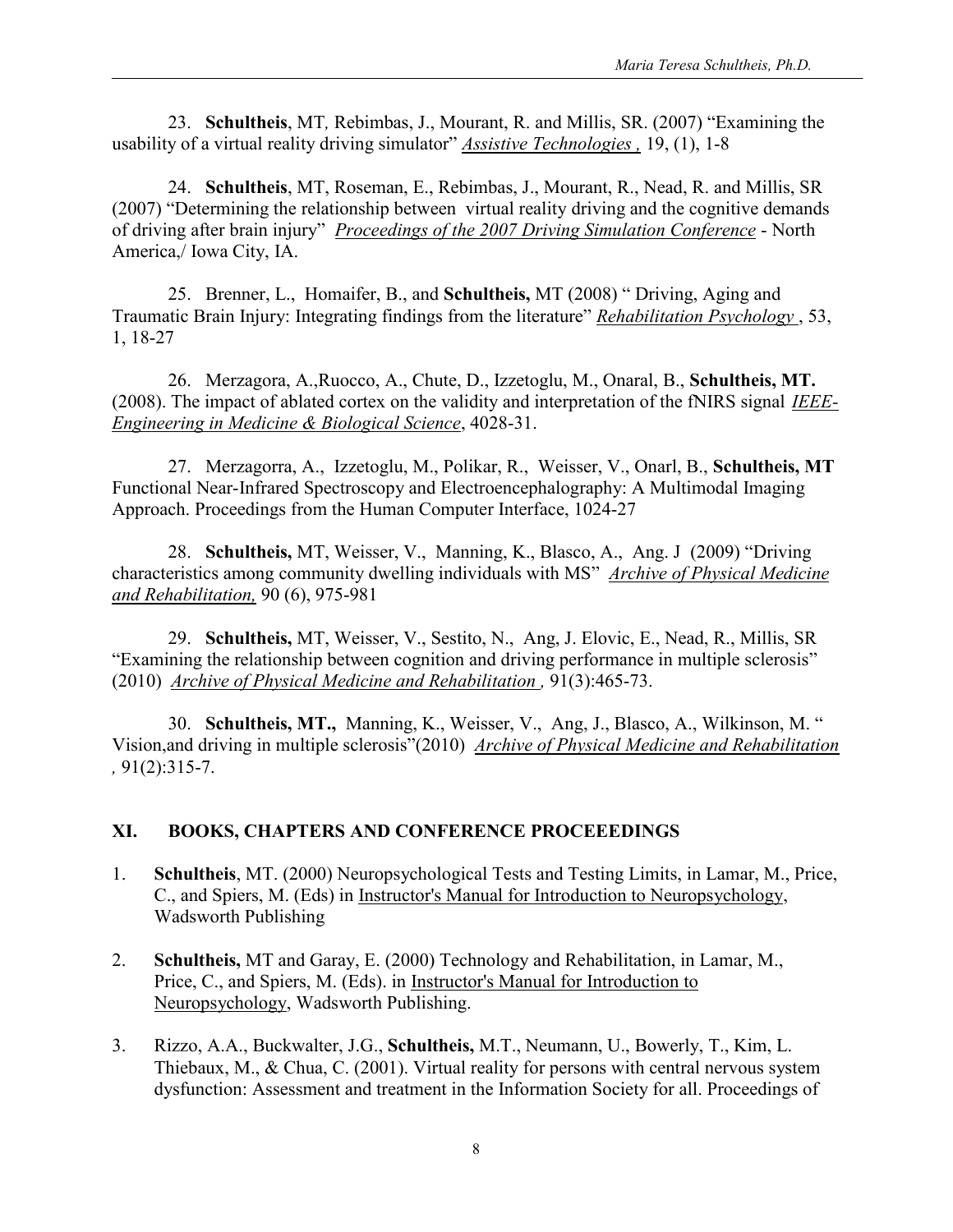the Universal Access in HCI: Towards an Information Society for All, Lawrence Earlbaum: New York.

- 4. DeLuca, J. and **Schultheis**, MT . (2002) Neuropsychological assessment of patients who have undergone surgical repair of anterior communicating artery aneurysm, in Prigatano, G., Cullum, M.C. & Pliskin, N. (Eds). Demonstrating Utility and Cost-effectiveness in Clinical Neuropsychology, Psychology Press.
- 5. Rizzo,A.A., **Schultheis**, M.T., & Rothbaum, B.O. (2002). Ethical issues for the use of virtual reality in the psychological sciences. In S. Bush & M. Drexler (Eds.), Ethical Issues in Clinical Neuropsychology. Lisse, NL: Swets & Zeitlinger Publishers, pgs. 243-279.
- 6. Rizzo, A.A., Bowerly, T., Buckwalter, J.G., **Schultheis**, M.T., Matheis, R., Shahabi, C., Neumann, U. Kim, L., & Sharifzadeh, M. (2002). Virtual Environments for the Assessment of Attention and Memory Processes: The Virtual Classroom and Office. Proceedings of The 4th International Conference on Disability, Virtual Reality and Associated Technology. Veszprém, Hungary. 3-12.
- 7. Harris, J.G, Tulsky, D., **Schultheis**, MT (2003). "Assessment of the Non-Native English Speaker: Assimilating History and Research Findings to Guide Clinical Practice." In Tulsky,D., Saklofski, R., Bornstein, R., Chelune, G., Heaton, R., Ivnik, R., Ledbetter, M. and Prifitera, A. (Eds.), Clinical Interpretation of the WAIS III and WMS III, Academic Press, NY,NY.
- 8. Matheis, R., **Schultheis**, MT and Rizzo, A.A. ( 2003) "Learning and memory in a virtual office environment" Presentation and proceedings at the 2nd International. Workshop on Virtual Rehabilitation (IWVR), New Brunswick, NJ.
- 9. Rizzo, A., Pryor, L., Matheis, R., **Schultheis**, MT, Sey,.A. (2004) "Memory Assessment Using Graphics-Based and Panoramic Video Virtual Environments" Presentation and proceedings at the 5th International Conference Series on Disability, Virtual Reality and Associated Technologies (ICDVRAT), Oxford, UK
- 10. Simone, LK, Simone, JA, Mitura, R., Klimchuk, D., **Schultheis**, MT (2005). "Development of a Portable Virtual Reality Driving Interface to Retrain Drivers with Spinal Cord Injury." Presentation and proceedings of the 28th Annual Conference of the Rehabilitation Engineering Society of North America, Atlanta, Georgia
- 11. **Schultheis,** MT. (2005). "Virtual driving versus real driving: The pros and cons of using a VR driving simulator in rehabilitation." In K. Stanney (ed.) Advances in Virtual Environments Technology: Musings on Design, Evaluation, & Applications. Lawrence Erlbaum.
- **12. Schultheis**, MT & Ricker JH. (2006). Adaptation of the HVOT: Quantifying qualitative observations in visuospatial organization. In A Poreh (eds). The Quantitative Process Approach. Lisse, NL: Swets & Zeitlinger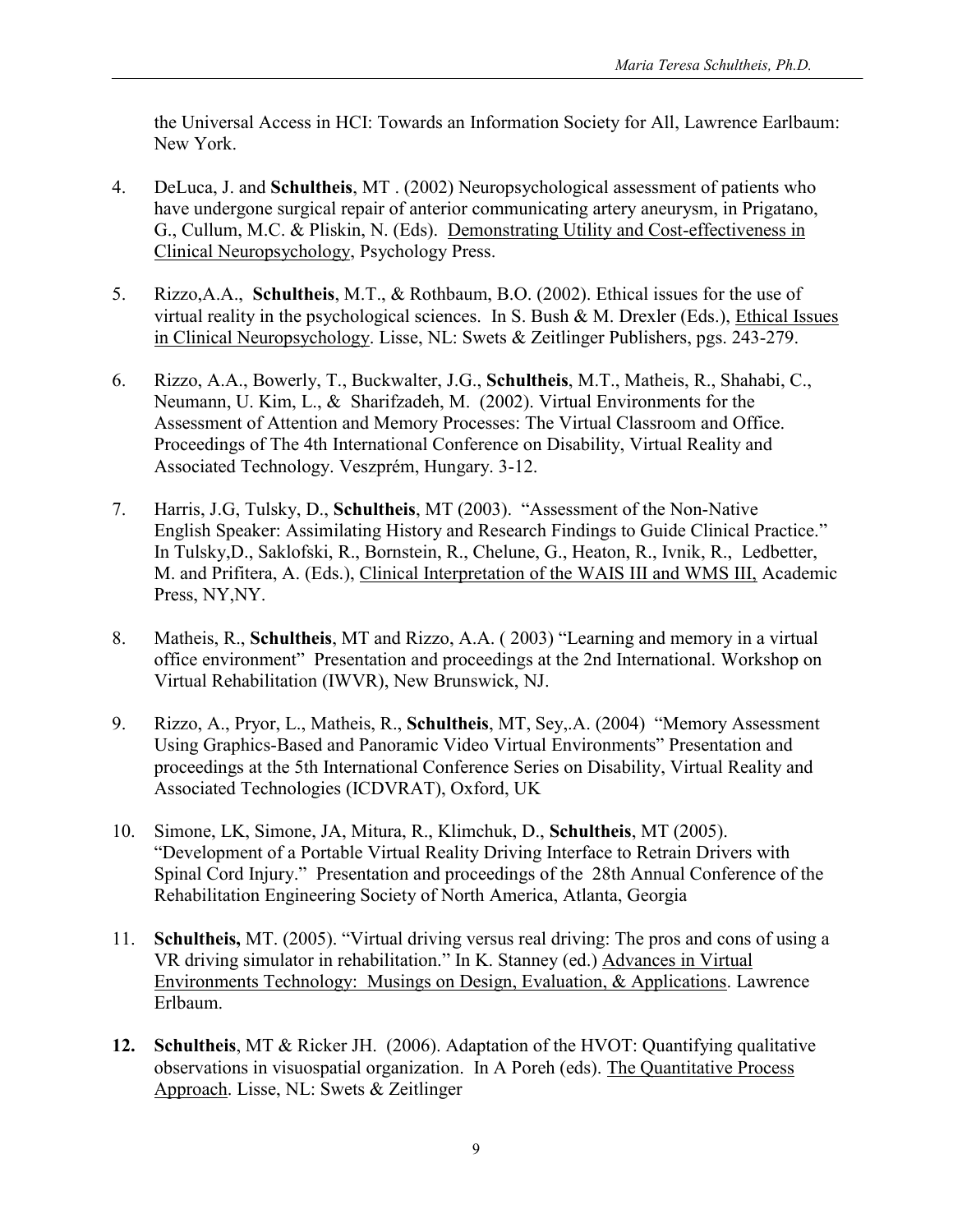- 13. **Schultheis,** MT and Rizzo, AA (2006) " Emerging technologies in Neuropsychological Practice and Research" In Morgan, J. and Ricker, JR (eds) Handbook of Clinical Neuropsychology, Swets & Zeitlinger Publishers.
- 14. Utswatte, G., **Schultheis, MT,** Ricker,JR (2007) "Real and Virtual-world Tools for Measuring Function During Everyday Activities" In Mpofu,E., and Oakland,T., (eds) Assessment in Rehabilitation and Health, Allyn & Bacon
- 15. **Schultheis**, MT., DeLuca, J., Chute, DL , (eds) (2009) "Handbook for the assessment of driving capacity", Elsevier Publications
- 16. **Schultheis,** MT and Fleksher, C. (2009) Driving and Stroke. In Schultheis, DeLuca, and Chute (eds) "The handbook for the assessment of driving capacity" Elsevier Publisher, NY, NY
- 17. Fox, G., Hopewell, A., Roseman, E., and **Schultheis,** MT (2009) Driving and the Dementias. In Schultheis, DeLuca, and Chute (eds) "The handbook for the assessment of driving capacity" Elsevier Publisher, NY, NY
- 18. Merzagora, A., Izzetoglu, M., Poliktar, R., Weisser, V., Onaral, B., and **Schultheis, MT**. (2009) Functional Near-Infrared Spectroscopy and Electroencephalography: A Multimodal Imaging Approach. In the proceedings from the annual Human Computer Interface Conference, San Diego, CA
- 19. Ayaz, H., Shewokis, P., Bunce, S., **Schultheis, MT**. and Onaral, B., (2009) Assessment of Cognitive Neural Correlates for a Functional Near Infrared-based Brain Computer Interface System. In the proceedings from the annual Human Computer Interface Conference, San Diego, CA

### **XII. PUBLISHED ABSTRACTS**

1. **Garay**, M.T. and Caplan, B. (1997). Fractionating the Hooper: Development of a Multiple Choice Format. *Archives of Clinical Neuropsychology,* 12, (4), 321-322. Presented at the 17th Annual Meeting of the National Academy of Neuropsychology.

2. **Garay,** M.T. and Caplan, B. (1997). An Interpretive Table for the Visual Discrimination Test. *Archives of Clinical Neuropsychology*, 12, 322. Presented at the 17th Annual Meeting of the National Academy of Neuropsychology.

3. **Garay**, M.T., Hollister, J.M, Hagendoorn, M. and Gur, R. C. (1998) The Hunter-Gatherer Theory of Spatial Sex Differences Revisited. *Archives of Clinical Neuropsychology*, 13, 4. Presented at the 18th Annual Meeting of the National Academy of Neuropsychology.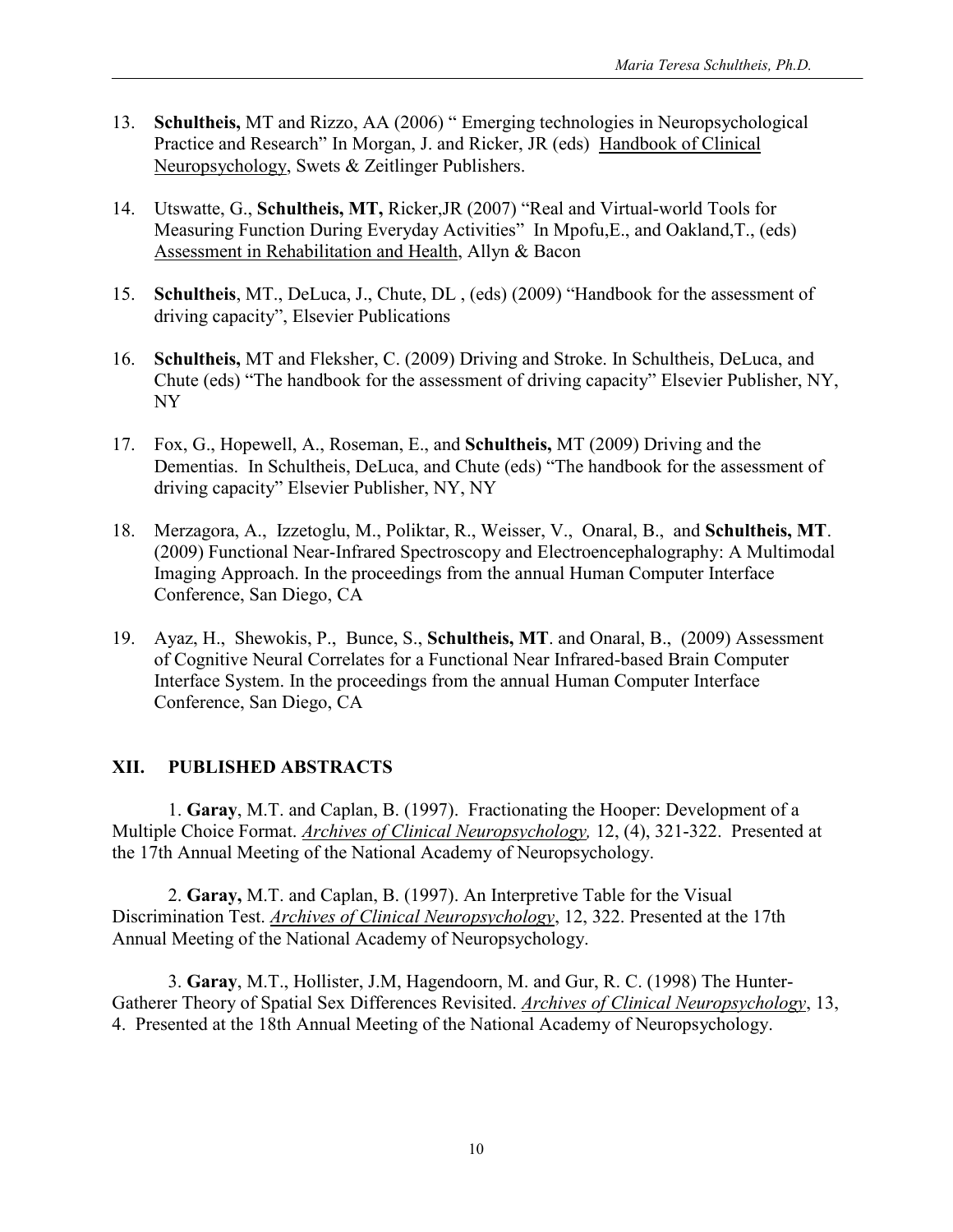4. **Schultheis**, M.T, and Chute, D.L. The Neurocognitive Driving Test. In Staplin, L., Lococo, K., Stewart, J., and Decina, L. (1999). Safe Mobility for Older People Notebook. U.S DOT/NHTSA Publication No. DOT HS 808 853. Washington, D.C. Presented at the

5. **Schultheis,** M.T. and Chute, D.L. (1999) Development of an ecologically valid, computerized, driving assessment program: The Neurocognitive Driving Test. *Archives of Clinical Neuropsychology*, Vol. 14 (8) pp. 794-795. *Archives of Clinical Neuropsychology*, 13, 4. Presented at the 19<sup>th</sup> Annual Meeting of the National Academy of Neuropsychology.

6. **Schultheis**, M.T., DeLuca, J., Madigan, N., & Christodoulou, C. (2000) Acquisition versus retrieval deficits in traumatic brain injury: Implications for memory rehabilitation. *Journal of the International Neuropsychological Society*, 6, 241. Presented at the 28<sup>th</sup> Annual Meeting of the International Neuropsychological Society.

7. **Schultheis**, M.T., DeLuca, J. & Garay, E. (2001) The influence of cognitive impairment on driving performance in multiple sclerosis, *Journal of the International Neuropsychological Society*, 7, 224. Presented at the 29<sup>th</sup> Annual Meeting of the International Neuropsychological Society.

8. Shawaryn, M., **Schulthies**, M.T., Garay, E. and DeLuca, J. (2001). Assessing functional status: The relationship between the Multiple Sclerosis Functional Composite (MFSC) and Driving *International Journal of MS Care*, 3 (2), 25 . Presented at the 15<sup>th</sup> Annual Meeting of the Consortium of Multiple Sclerosis Centers.

9. Matheis, R.M., **Schultheis**, M.T., Nead, R., DeLuca, J. (2001). Assessing driving after TBI using multiple outcome measures. *Archives of Clinical Neuropsychology*, 16, 744. Presented at the 21st Annual Meeting of the National Academy of Neuropsychology.

10. DeLuca, J., Myers, C.E., **Schultheis**, M.T., Schnirman, G.M., Diamond, B.J., & Gluck, M.A. (2002) Impaired delay eyeblink classical conditioning after anterior communicating artery aneurysm. *Journal of the International Neuropsychological Society*, 8, 318. Presented at the  $30<sup>th</sup>$  Annual Meeting of the International Neuropsychological Society.

11. Hillary, F., **Schultheis**, MT., Challice, B., Esposito, E. and DeLuca, J. (2002). Spacing of repetitions improves leaning and memory after moderate and severe TBI. *Journal of the International Neuropsychological Society*, 8, 310. Presented at the 30<sup>th</sup> Annual Meeting of the International Neuropsychological Society.

12. **Schultheis**, M.T, Garay, E., Millis, SR, DeLuca, J. (2002) Cognitive Impairment and MS: The relationship with driving accidents and violations, *Journal of the International Neuropsychological Society*, 8, 508. Presented at the 30<sup>th</sup> Annual Meeting of the International Neuropsychological Society.

13. Himelstein, J., **Schultheis,** M.T., & DeLuca, J.(2002) Predicting driving ability in multiple sclerosis and healthy controls. *International Journal of MS Care*, 4, 92. Presented at the 16<sup>th</sup> Annual Meeting of the Consortium of Multiple Sclerosis Centers.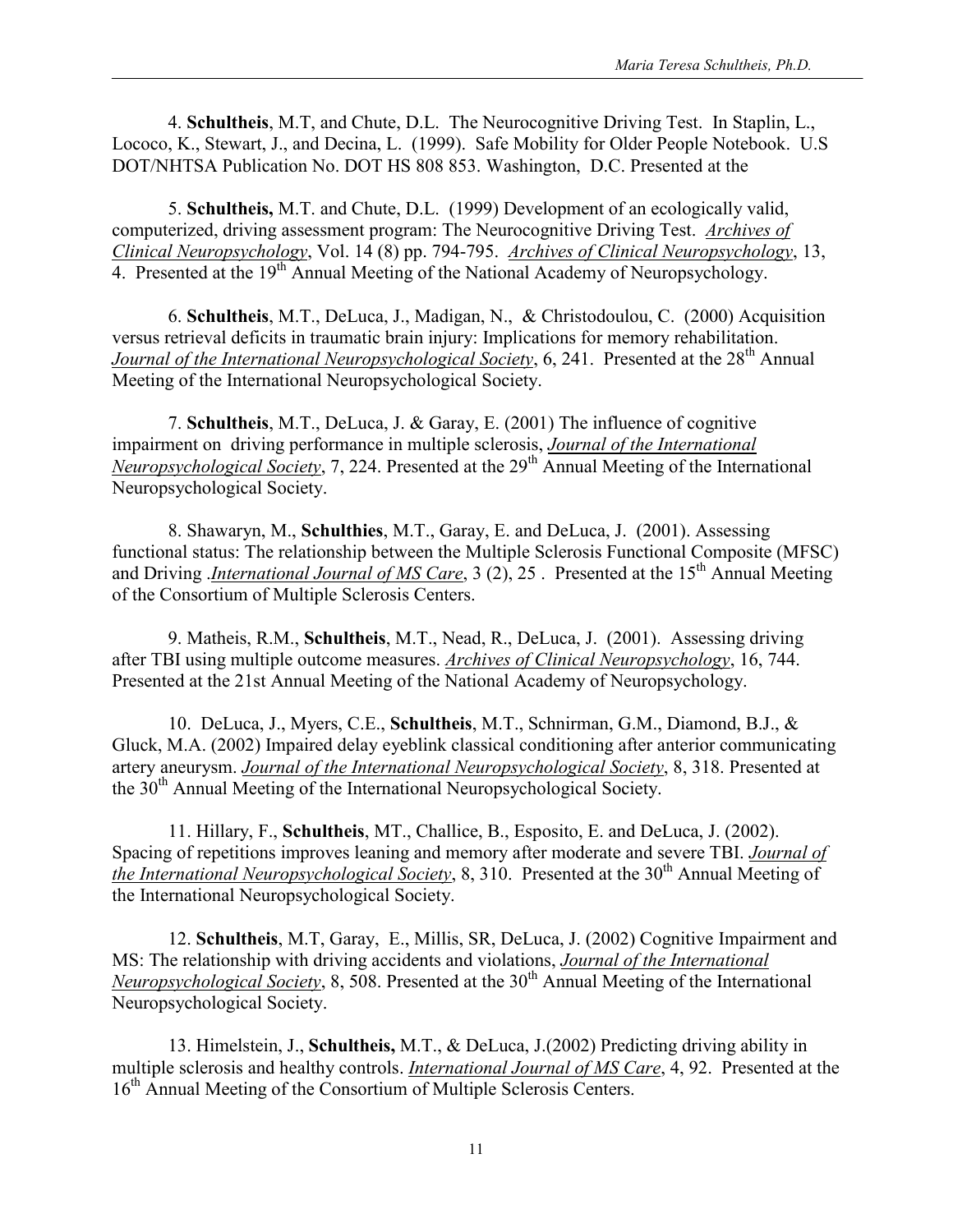14. **Schultheis**, M.T., Garay, E., Millis, S.R. & DeLuca, J. (2002). Cognitive ability and driving in multiple sclerosis. *The Clinical Neuropsychologist*, 16, 201. Presented at the 110<sup>th</sup> Annual Meeting of the American Psychological Association.

15. **Schultheis**, M.T. (2003) Virtual Reality in the assessment of functional tasks. *Journal of the International Neuropsychological Society*, 9, (2), 155. Presented at the 31st Annual Meeting of the International Neuropsychological Society.

16. Lengenfelder, J., Al-Shihabi, T., Flinchbaugh, T., Mourant, R., DeLuca, J. and **Schultheis,** M.T. (2003) Divided attention and virtual reality driving assessment in TBI. *Journal of the International Neuropsychological Society*, 9,(2), 236. Presented at the 31st Annual Meeting of the International Neuropsychological Society.

17. Himelstein, J., Racasi, C., Mourant, R., Al-Shihabi, T, Deluca, J and **Schultheis**, M.T. (2003) Virtual Reality and neuropsychological indices of driving skills. *Journal of the International Neuropsychological Society,* 9, (2) 236. Presented at the 31st Annual Meeting of the International Neuropsychological Society. Honolulu, Hawaii

18. **Schulthies,** MT. (2003) Virtual reality and Neuropsychological Assessment. *Journal of the International Neuropsychological Society*, 9, (4) 536. Presented at the 31st Annual Meeting of the International Neuropsychological Society. Honolulu, Hawaii

19. **Schultheis,** MT, Rebimbas, J., Ni, A., Edwards, WT., DeLuca,.J., and Millis, SR (2004) Driving and acquired brain injury: The cognitive correlates of speed management in a virtual environment. *Archives of Clinical Neuropsychology*, 19 (7) 905. Presented at the 24<sup>th</sup> annual meeting of the National Academy of Neuropsychology, Seattle, Washington.

20. **Schultheis**, MT., Fleksher, C., Elovic, E. Nead, R., Massler, D., and Millis, S.R. (2004). Evaluating driving in multiple sclerosis Part I: The neuropsychological correlates. *Archives of Clinical Neuropsychology,* 19 (7) 905. Presented at the 24<sup>th</sup> annual meeting of the National Academy of Neuropsychology, Seattle, Washington.

21. **Schultheis**, MT., Fleksher, C., Elovic, E. Nead, R., Massler, D., and Millis, S.R. (2004). Evaluating driving in multiple sclerosis Part II: The physical correlates. *Archives of Clinical Neuropsychology,* 19 (7) 905. Presented at the  $24<sup>th</sup>$  annual meeting of the National Academy of Neuropsychology, Seattle, Washington.

22. **Schultheis**, MT, Fleksher, C., Ang, J., Elovic,E., Nead, R., Massler, D. and Millis, SR (October,2005). Driving capacity in multiple sclerosis: what factors make a difference? Cognitive? Physical? Or Both?. *Archives of Physical Medicine and Rehabilitation*, 86, (9), page e3. Paper presented at the 66th Annual Assembly of the American Academy of Physical Medicine and Rehabilitation, Philadelphia PA

23. **Schultheis**, MT, Rebimbas, J., Mourant, R. and Millis, SR (October, 2005). Examining the usability of a virtual reality driving simulator. *Archives of Physical Medicine and*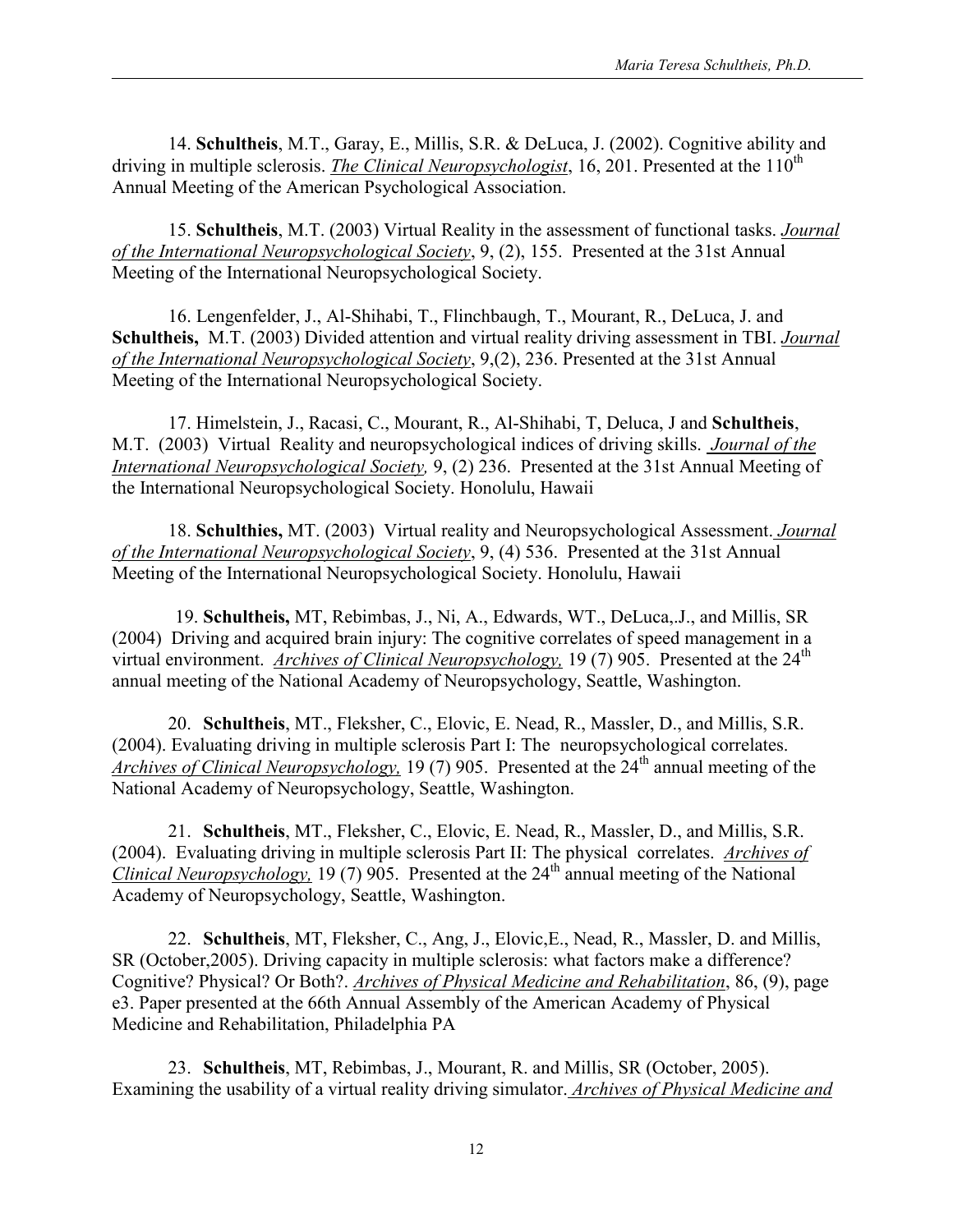*Rehabilitation*, 86, (9), page e12. Poster presented at the  $66<sup>th</sup>$  Annual Assembly of the American Academy of Physical Medicine and Rehabilitation, Philadelphia, Pennsylvania.

24. **Schultheis,** MT., Millis, SR, Flecksher, C., Elovic, E., Ang, J., Massler, D. and Nead,R. (October, 2005) Do neuropsychological test tell the full story about driving? Archives of Clinical neuropsychology, 20 (7) .Poster presented at the 25<sup>th</sup> annual meeting of the *National Academy of Neuropsychology*, Tampa, Fl.

25. Sestito, N., **Schultheis**, MT, (February, 2007) "Driving Behaviors in Multiple Sclerosis: Is there a difference?" *Journal of the International Neuropsychological Society,* (in press). Poster presented at the 35th Annual Meeting of the International Neuropsychological Society. Portland, Oregon.

26. Ruocco, A. C., Merzagora, A. C., Allen, S. L., **Schultheis**, M. T., Tuscan, L., Lake, T., Irani, F., Ayaz, H., Onaral, B., & Chute, D. L. (2007). FNIRS measurement of cerebral blood flow in a subject with unilateral lesion of the left frontal lobe. *The Canadian Journal of Neurological Sciences*, 34, S124-125.

27. Russell KC, Scanlon JM, Arenth PM, **Schultheis** MT, Zafonte RD, Ricker JH. Near Infrared Spectroscopy and Functional Differences Following Traumatic Brain Injury. To be presented at the 115th *Annual Conference of the American Psychological Association,*  August 17-20th, San Francisco CA.

28. **Schultheis**, MT., Weisser, V., Sestito, N., Elovic, E., Ang, J., Nead, R., Millis, SR (2007). Driving and Multiple Sclerosis: What Factors Make a Difference? Cognitive? Physical? Or Both? To be presented at the *132nd Annual Meeting of the American Neurological Association*, October 7-10, Washington, DC

29. Ruocco, A, Merzegorra, A., Allen, S., **Schultheis, MT.,** Tuscan, L., Lake, T., Irani, F., Ayaz, H., Onaral, B., Chute,Dl (2007) One month test-retest reliability of FNIRS during verbal fluency in a subject with discreet lesion of left frontal lobe. To be presented at the *27th Annual conference of the National Academy of Neuropsychology*, Nov. 14-17, Scottsdale, AZ

30. Sestito, N., Weisser, V., Elovic, E., Ang, J., Fleksher, C., Millis, SR. and **Schultheis, MT.,** (2007) Examining the cognitive demands of driving in multiple sclerosis. To be presented at the *27th Annual conference of the National Academy of Neuropsychology*, Nov. 14-17, Scottsdale, AZ.

*31.* **Schultheis** MT, Merzegorra, A., Weisser, A., Arenth, P., Russell, K., Scanlon, J., Izzetoglu, K., Ricker JH. (2008) Demonstration of fNIRS technology for assessing cognitive functioning following TBI. To be presented at the 116th *Annual Conference of the American Psychological Association*, August 15-18, Boston, MA

32. Weisser, V., Sestito, N., Manning, K., Biasco, A., Elovic, E., **Schultheis,** MT (2008) Characterizing driving behaviors in Multiple Sclerosis: The influence of cognition versus disease severity. To be presented at the 116th *Annual Conference of the American Psychological Association*, August 15-18, Boston, MA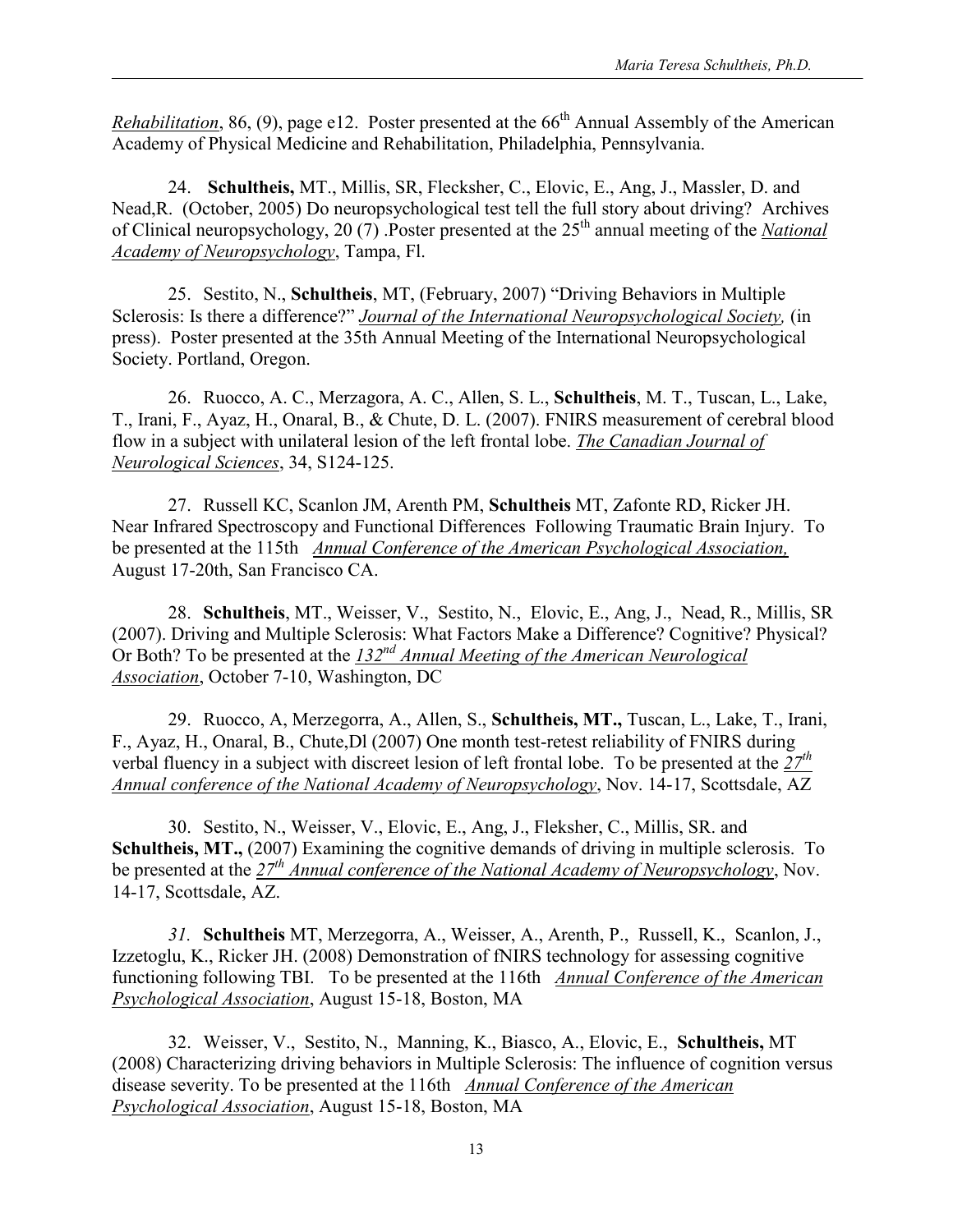33. Manning, K., Weisser, V., Biasco, A., Ang, J., Elovic, E., **Schultheis,** MT (2008). Vision and Driving in Multiple Sclerosis. To be presented at the 116th *Annual Conference of the American Psychological Association*, August 15-18, Boston, MA

34. Manning, K., **Schultheis,** MT, Mitura, R., Klimchuk, D., Neyens, D., Simone, L., Ang, J., Salvucci, D., and Boyle, L. (2009). Virtual Reality driving: Can new measures inform driving capacity in TBI?. Presented at the 38th *Annual Meeting of the International Neuropsychological Society*. Atlanta, Georgia

35. Weisser, V., Merzegorra, A., Izzetoglu, M., and., **Schultheis,** MT (2009). Neuroimaging and Neuropsychology: Is one signal enough?. Presented at the 38th *Annual Meeting of the International Neuropsychological Society*. Atlanta, Georgia

#### **XIII. SOFTWARE**

**Garay**, M.T. (1996) Neurocognitive Driving Assessment © in D.L. Chute and R.F. Westall B/C PowerLaboratory. Brooks/Cole Publishing Co. Pacific Grove

**Schultheis, M.T. (2002) The Virtual Driver Rehabilitation System. © Kessler Medical** Rehabilitation Research & Education Corporation (KMRREC).

### **XIV. INVITED PRESENTATIONS**

#### *International*

- 1. **Schultheis**, MT, DeLuca, J., Mourant, R.R., & Recce, M. (2001, May). New Directions in Driving Assessment Following TBI: Virtual Reality" Paper presented at the 4th World Congress on Brain Injury, Turin, Italy.
- 2. **Schultheis**, MT (2002, Nov.) Future Directions in Driving Assessment: The Virtual Reality Simulator. Presentation given at the Virtual Reality & Rehabilitation: Algorithms, Avatars & Applications Symposium. Haifa, Israel
- 3. A.A. Rizzo and **Schultheis,** M.T (June, 2006). Virtual Reality and Neuropsychological Assessment and Rehabilitation. Workshop to be presented at 11th Annual Cyber Therapy 2006 Conference: Virtual Healing: Designing Reality, Quebec, Canada
- 4. **Schultheis,** MT (August,2008). VR and Driving: The Road to success is under construction. Workshop presented at the Virtual Rehabilitation annual conference, Vancouver, Canada

#### *National*

*1.* **Schultheis**, M.T., DeLuca, J., Madigan, N.K., Christodoulou, C., & Averill, A. (1999, December). Additional Learning Trials Result in Normal Memory Performance in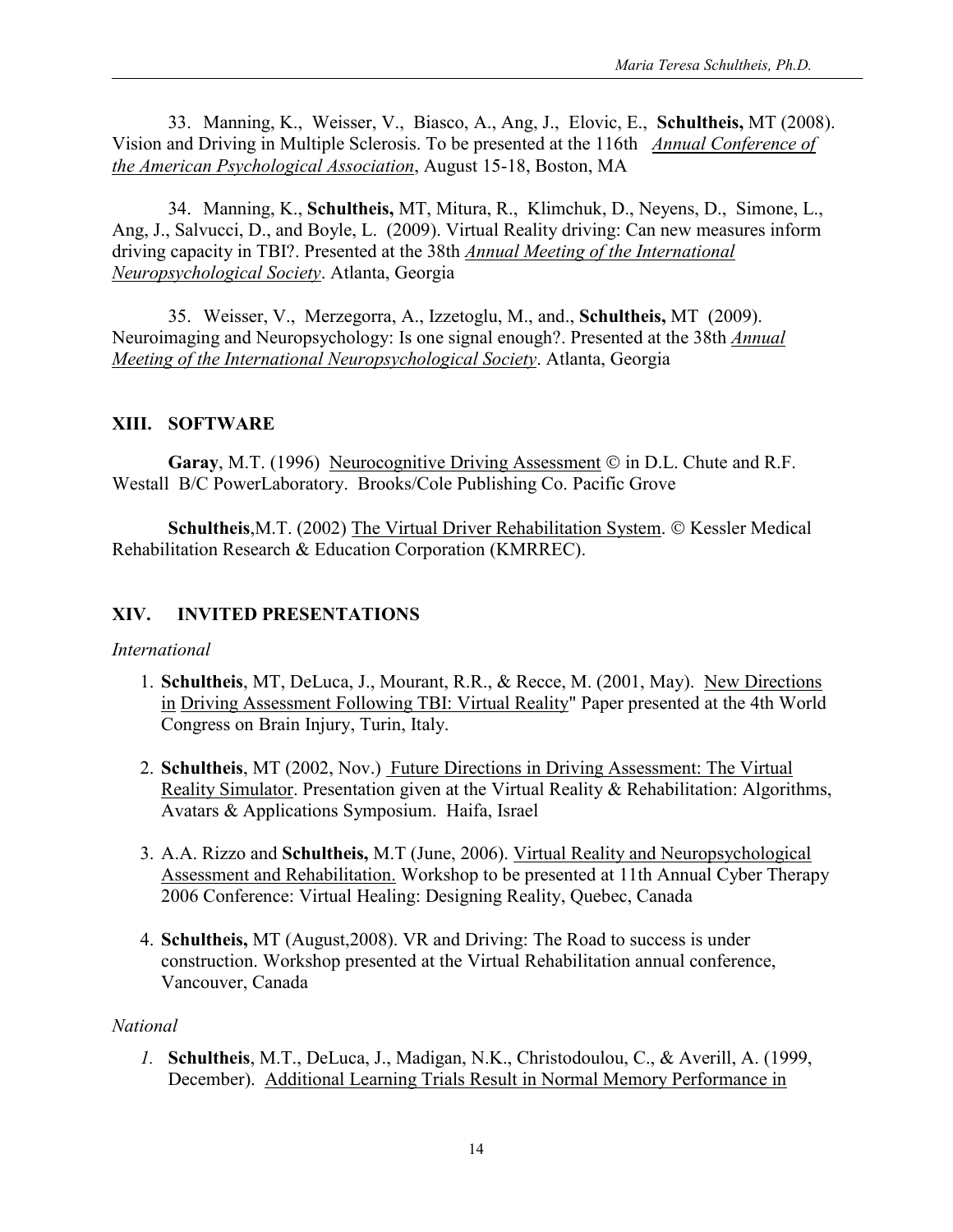Moderate-Severe TBI. Poster presented at the 1st Annual TBI in the 21st Century Conference, Bethesda, MA

- 2. DeLuca, J., **Schultheis,** M.T., Madigan, N.K., Diamond, B.J.. & Averill, A. (1999, December). Normal Working Memory Performance in Moderate-Severe TBI Following Increased Time for Information Processing. Poster presented at the 1st Annual TBI in the 21st Century Conference, Bethesda, MA.
- 3. **Schultheis**, MT (2000, October) Driving After TBI: Assessment & New Technology. Presentation at the annual Outcomes and Effective Treatment for Persons with Brain Injury Conference. West Orange, NJ.
- 4. **Schultheis**, MT & Galski, T. (2000, October) Driving and Community Mobility after TBI. Workshop presented at the Outcomes and Effective Treatment for Persons with Brain Injury Conference. West Orange, NJ.
- 5. **Schultheis**, MT. Virtual Reality Applications in Rehabilitation. (2001, March) Presentation given at 3rd Annual Rehabilitation Psychology 2001: Science and Practice in the New Millennium conference, Atlanta, GA
- 6. **Schultheis**, MT. Virtual Reality: New Directions for Driving Assessment Following TBI, (2001, May) Presentation given at the Annual Conference of the New Jersey Brain Injury Association. Eatontown, NJ
- 7. **Schultheis**, MT. (2001, June) Virtual Reality and Driving Assessment: Future Directions Presentation given at the Williamsburg Traumatic Brain Injury International Conference. Williamsburg, VA
- 8. **Schultheis**, MT (2002, Sept) The uses and benefits of virtual reality technology in rehabilitation" Key Note Address given at the 3rd Annual HealthEast Brain Injury Conference. St.Paul, MN
- 9. **Schultheis**, MT (2002, Oct). New Directions for the Assessment of Driving: Virtual Reality Technology. Presentation given at the annual Driving Rehabilitation Symposium of the Association of Driver Education Specialist, Parsippany, New Jersey
- 10. **Schultheis**, MT (2003, June) The application of a virtual reality driving simulator to clinical populations". Research symposium given at the annual meeting of Rehabilitation Engineering Assistive Technology Society of North America (RESNA), Atlanta, GA
- 11. **Schultheis**, MT (2004, June) "Virtual Rehabilitation": What does virtual reality technology offer rehabilitation? Presentation given at the Brain Injury Association of Pennsylvania Annual conference. Harrisburg, PA.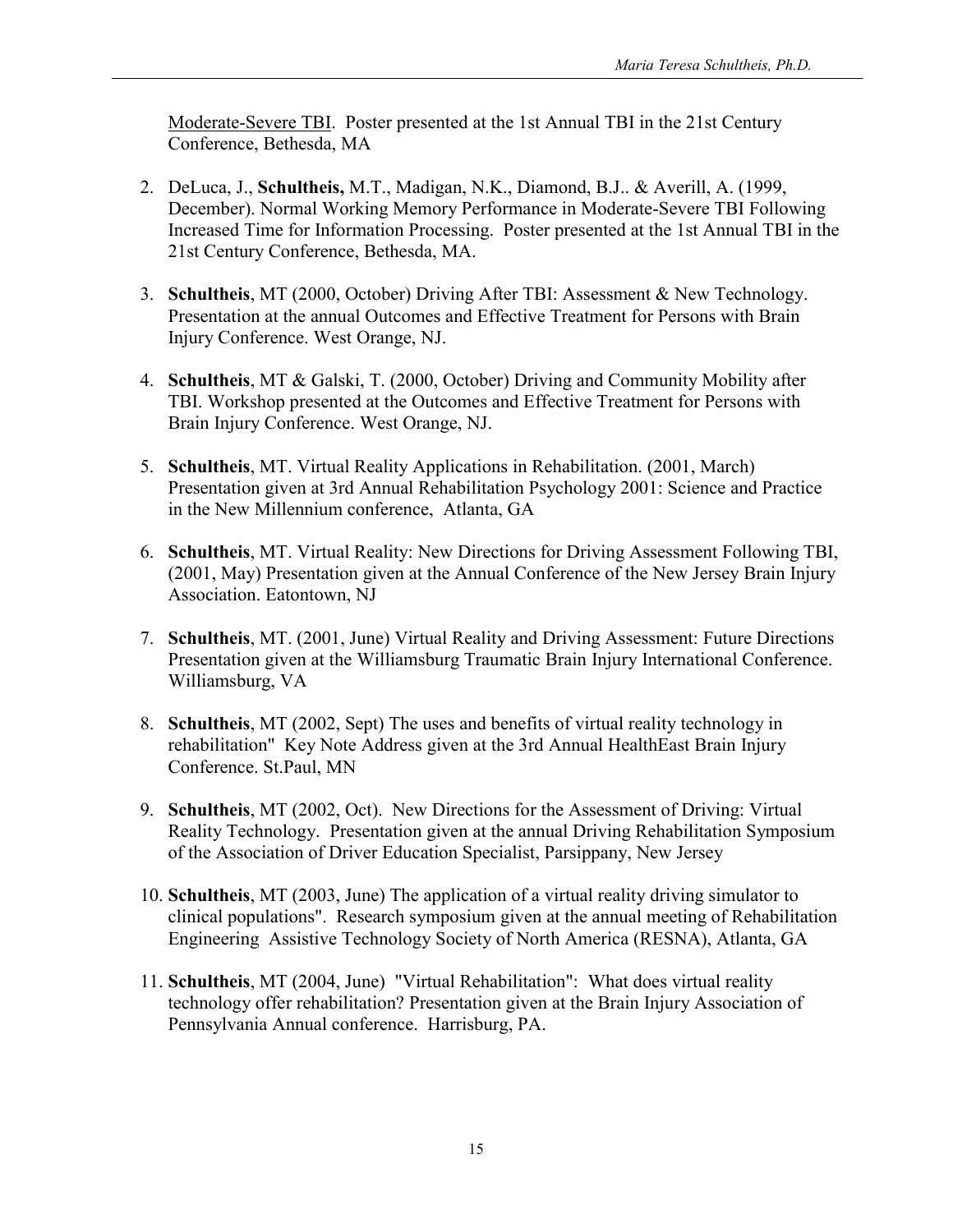- 12. **Schultheis**, M.T. (2004, September) Driving Assessment: Considerations for Psychologists. Presentation given to the joint meeting of the NJ Psychological Association & the NJ Neuropsychological Society, Morristown, NJ
- 13. Rappaport, L.J., Coleman-Bryer, R., and **Schultheis,** M.T. (2006, March). The use of technologies in return to driving. Workshop presented at the 2nd TBI In the 21st Century Interagency Conference, Bethesda, MA
- 14. **Schultheis**, MT (2006, June) "New Developments in the use of Virtual Reality for Rehabilitation" Presentation given at the Brain Injury Association of Pennsylvania Annual Conference. Harrisburg, PA
- 15. **Schultheis, MT** (2007, February), "The Neuropsychology of Driving". CE Workshop presented at the annual conference of the International Neuropsychological Society, Portland, Oregon.
- 16. **Schultheis, MT (**2007, March**)** "Driving assessment of rehabilitation populations" Presentation to be given at the  $9<sup>th</sup>$  Annual Rehabilitation Psychology mid-year conference, Charlotte, NC
- 17. **Schultheis, MT** (2007, August), "Neuropsychology, Technology and Driving: Looking down the road for roadways and roadblocks" Div 40 Early Career Award presentation to be given at the annual meeting of the American Psychological Association, San Francisco, CA
- 18. **Schultheis, MT** (2007, November) " Virtual Reality Technology: Future Opportunities in Rehabilitation" Presentation to be given at the 28th Annual Neurorehabilitation Conference, Braintree Rehabilitation, Hospital, Boston, MA
- 19. **Schultheis, MT** (2007, November) "Determining Driving After Neurologic Compromise" Presentation to be given at the 28th Annual Neurorehabilitation Conference, Braintree Rehabilitation, Hospital, Boston, MA
- 20. **Schultheis,** MT (2008, October) "Neuropsychology and Driving" Workshop to be given at the 28<sup>th</sup> Annual Conference of the National Academy of Neuropsychology, NY, NY
- 21. **Schultheis,** MT (2009, May) " Virtual Reality Rehabilitation and TBI" Presentation given at the State of Science Conference: Virtual Reality Technology, Walter Reed Medical Center, Washington, DC
- 22. **Schultheis,** MT (2009, July)" Driving after TBI: Challenges and Opportunities" Presentation given at Defense Centers of Excellence for Psychological Health and Traumatic Brain Injury Driving Evaluations after Traumatic Brain Injury Conference , Washington, DC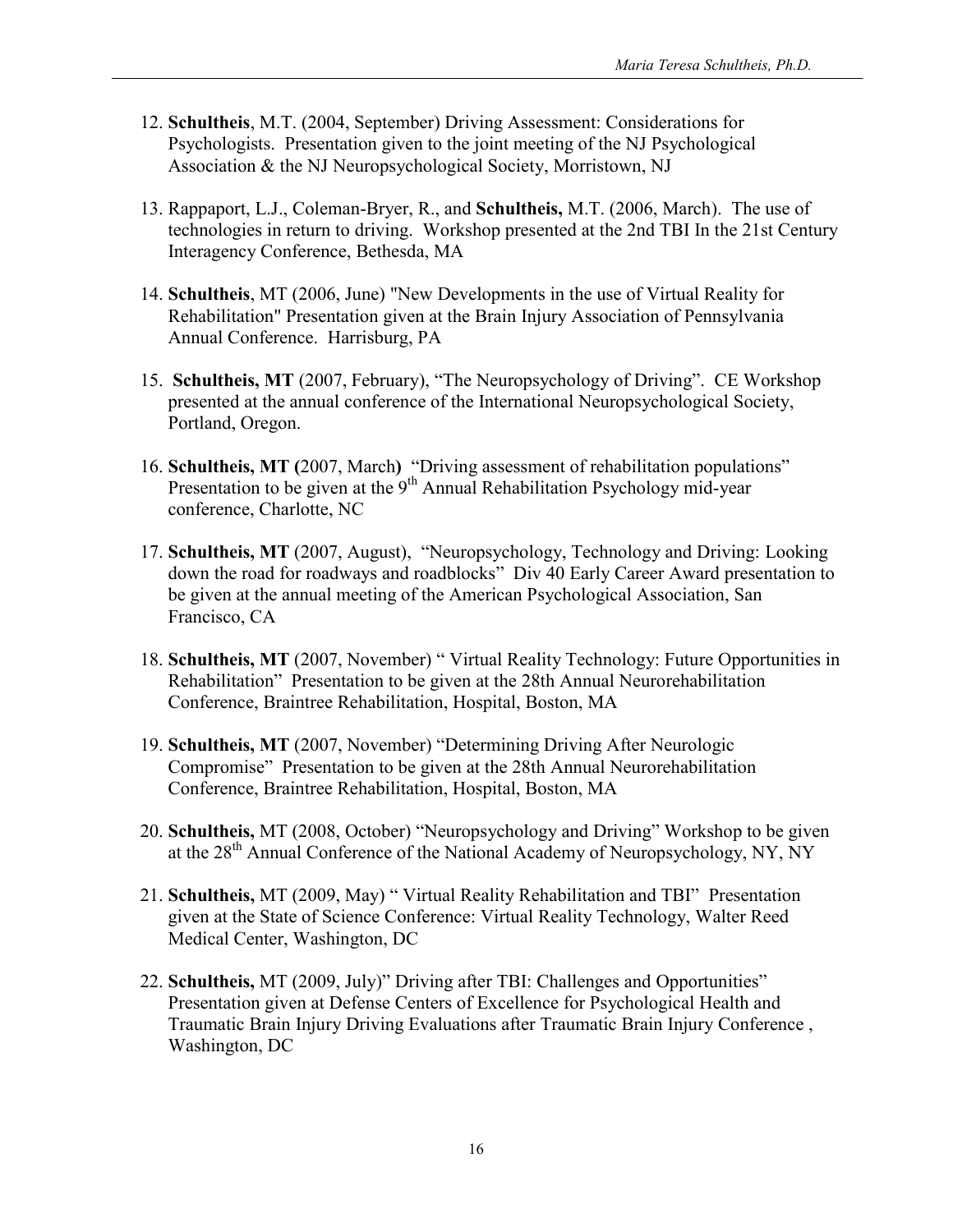## **XV. WORKSHOPS & SYMPOSIA**

- 1. Chute, D.L.(Chair), **Garay**, M., Barisa, J. and Westall, B. (1996, September).Multimedia Technologies in Neuropsychology Research, Teaching, and Clinical Practice Symposium conducted at the annual meeting of the Eastern Psychological Association, Philadelphia, PA
- 2. **Schultheis,** MT (Chair), Cox, D., Galski, T., Mourant, R. and Barth, J.T. (2000, August) Assessment of Driving Ability: Past and Future Directions. Symposium presented at the annual meeting of the American Psychological Association, Washington, D.C.
- 3. DeLuca, J., **Schultheis**, MT, and Donofrio, N., (2000, August), "Amnesia following damage to the basal forebrain in humans" presentation as part of "Mesial temporal vs basal forebrain amnesia: Single vs multiple memory system(s)?" symposium presented at the annual meeting of the American Psychological Association, Washington, D.C.
- 4. **Schultheis**, M.T. & Chute, D.L. (2000, November) Driving Assessment: Lessons from the Past & Directions for the Future. Special Topics Presentation presented at the annual meeting of the National Academy of Neuropsychology, Orlando, FL.
- 5. Rizzo, A.A. & **Schultheis,** M.T. (2001, February) Applications and Issues for the Use of Virtual Reality Technology for Neuropsychological Assessment and Rehabilitation. Continuing Education Workshop presented at the annual meeting of the International Neuropsychological Society, Chicago, IL
- 6. **Schultheis**, M.T. (Chair), (2001, April). Medical Devices and Biomaterials. Symposium presented at the Technology Trends Annual Conference, Atlantic City,N.J.
- 7. DeLuca, J., Donofrio, N., Ricker, J., **Schultheis,** M.T. & Shawaryn, M. (2001, June) Cognitive Impairment in Multiple Sclerosis: From the Lab to Real Life. Mini-Course presented at the annual meeting of the Consortium of Multiple Sclerosis Centers. Fort Worth, TX.
- 8. **Schultheis**, MT (Chair), Rizzo, A.A., Bowerly, T., Lengenfelder, J., Christianson, C. and Wilson, B. (2001, August) Virtual Reality: Adding Reality to Neuropsychological Assessment., Symposium presented at the American Psychological Association, San Francisco, CA
- 9. **Schultheis**, MT and Rizzo, A.A. (2001, October). Future Directions in Neuropsychology: The Application of Virtual Reality Technology. Workshop given at the annual conference of the National Academy of Neuropsychology, San Francisco, CA
- 10. **Schultheis**, MT (Chair), Rao, S., Chiaravolloti, N., DeLuca, J, Rohe, D. and Chelune, G. (2002, August). Research and Clinical Advances in Multiple Sclerosis. Symposium presented at the 110th Annual Convention of the American Psychological Association. Chicago, IL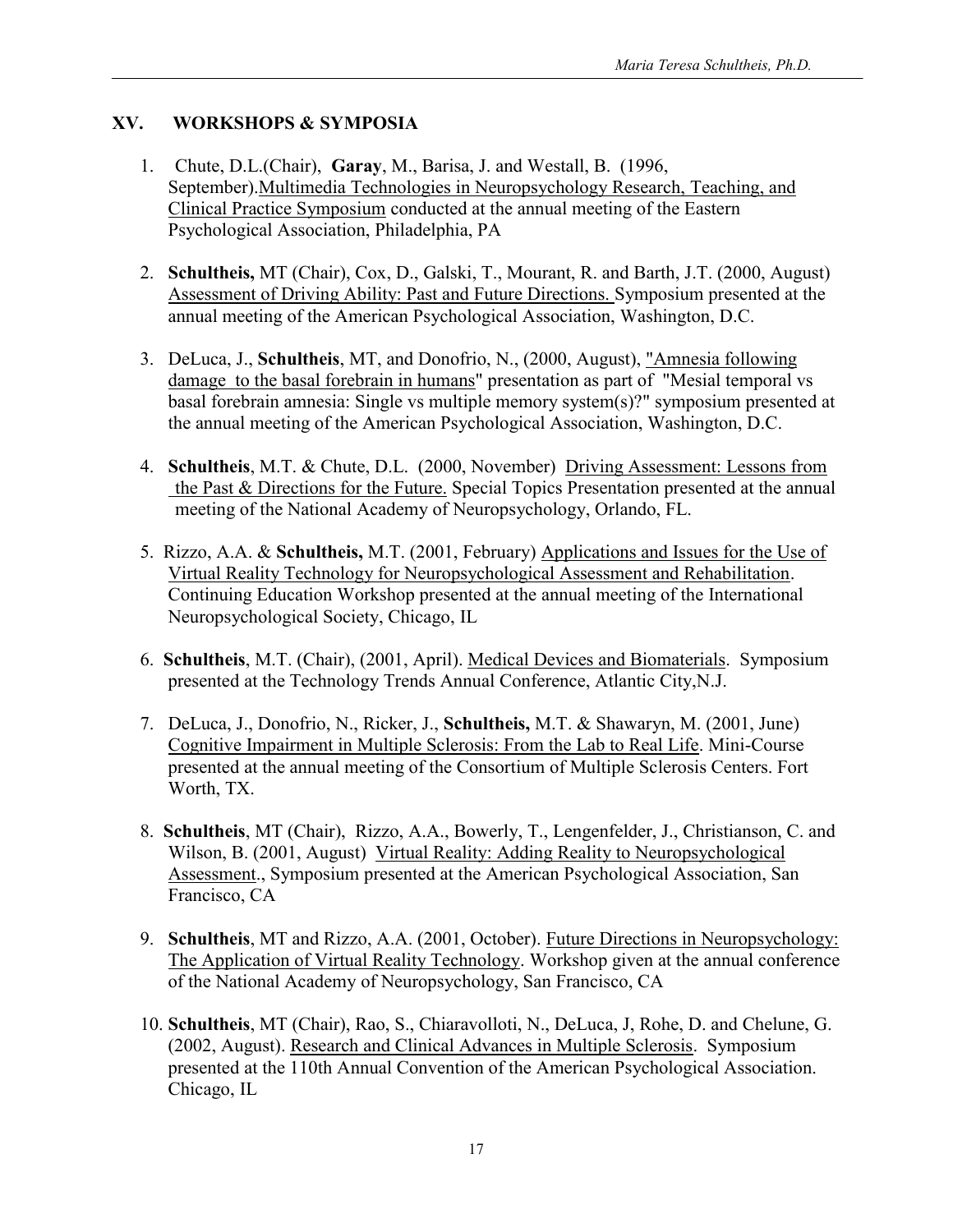- 11. **Schultheis,** MT and Chute, D.L. (Chairs), New Technologies in Neuropsychological Rehabilitation (2003, February). Symposium presented at the annual meeting of the International Neuropsychological Society, Honolulu, Hawaii
- 12. Kalmar, J., Lengenfelder, J., **Schultheis**, M.T. (Chair & Discussant). The Neuropsychology of Driving Assessment. (2003, February). Symposium presented at the annual meeting of the International Neuropsychological Society, Honolulu, Hawaii
- 13. Tulsky, D. (Chair), Chelune, G., Ricker, J.H., **Schultheis,** MT, and Smith, G. (2003, July) The evolution of cognitive testing: Will new research and technology cause a paradigm shift? Symposium to be presented at 26th Annual Mid-Year conference of the International Neuropsychological Society. Berlin, Germany
- 14. Hart, T. (Chair), **Schultheis**, MT., Kirsch, NL., and Scherer, M. (2003, October). Assistive technology in rehabilitation: New directions in individualized assessment, treatment and outcome evaluation. Course presented at the annual meeting of the American Congress on Rehabilitation Medicine, Tuscan, Arizona
- 15. **Schultheis,** M T. (2005, July). Virtual driving and real driving: the pros and cons of Vr simulation in driving rehabilitation. As part of Virtual Reality and Mental Health. Symposium given at the 11th Annual meeting of the International Human Computer Interface (HCI) conference, Las Vegas, NV
- 16. **Schultheis**, MT, (Chair) Simone, L., Rizzo, A.A., Hix, D., (June, 2005) Usability issues in the clinical application of virtual reality technology. Workshop to be presented at the 28th International Conference of the Rehabilitation Engineering and Assistive Technologies Society of North America (RESNA), Atlanta, GA
- 17. **Schultheis**, MT, (Chair) Hanks, R., and Healing, R. (August, 2005) Assessing driving ability: Balancing individual independence and public safety. Symposium presented at the annual conference of the American Psychological Association, Washington, D.C.
- 18. **Schultheis,** MT (August,2005) Virtual Rehabilitation: The evolution of cognitive assessment and rehabilitation using VR, paper presented as part of symposium at the annual conference of the American Psychological Association, Washington, D.C.
- 19. Utswatte, G., (Chair), Ricker, J. and **Schultheis**, MT (August, 2006). Technologies For Objectively Measuring Function and Cognition During Everyday Activities. Symposium presented at the annual conference of the American Psychological Association, Washington, D.C.
- 20. Gillis, M. and **Schultheis**, MT (Co-Chair) (August, 2009) Functional performance, Neuropsychology and Technologies. Symposium to be presented at the annual conference of the American Psychological Association, Toronto, CA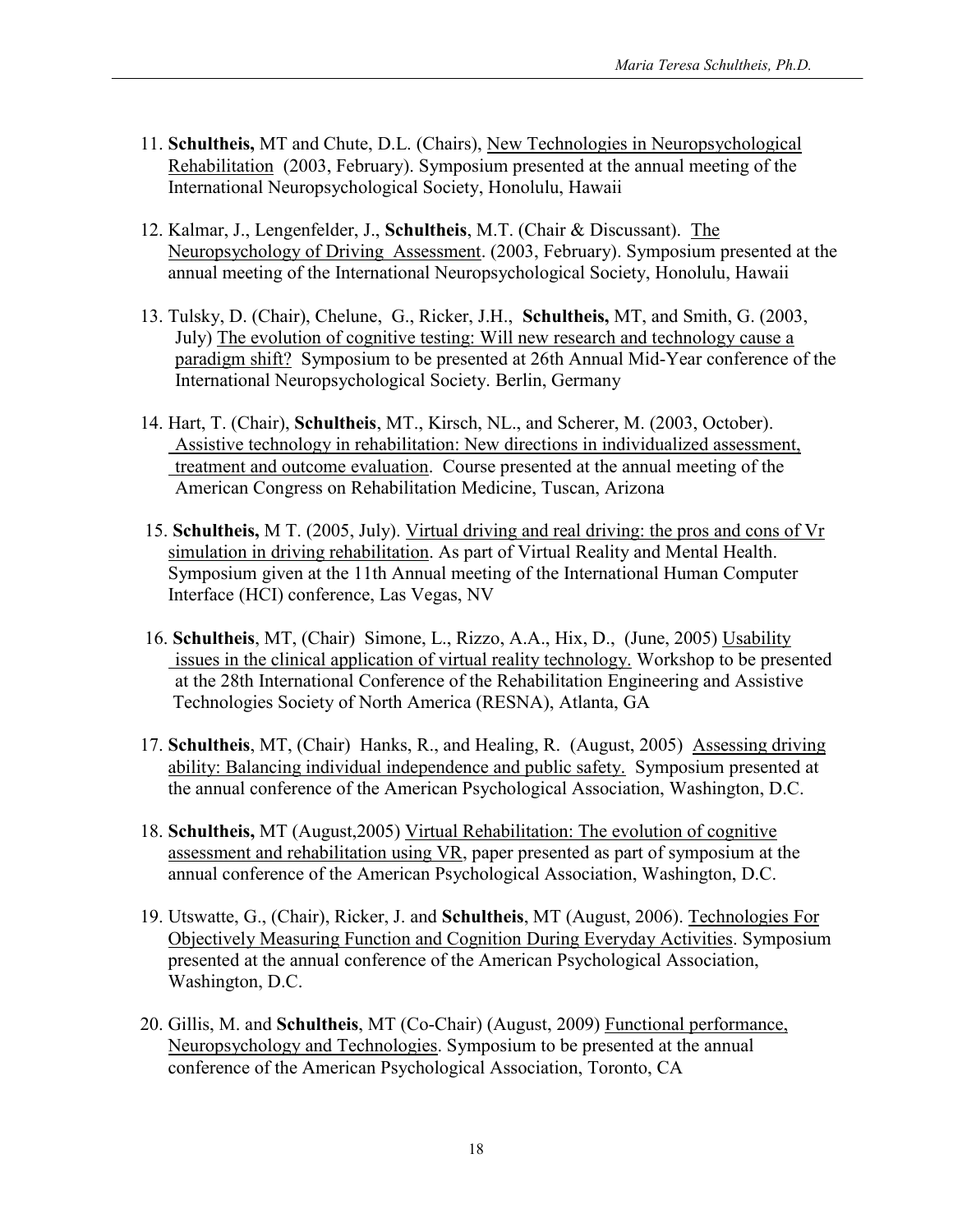## **XVI. POSTERS AND PRESENTATIONS: NON-ARCHIVED**

- 1. **Schultheis**, MT, Mourant, R. and DeLuca, J. (2001, January) Advantages of VR in Driving Assessment of Cognitively Impaired Populations. Paper presented at the 9th Annual Medicine Meets Virtual Reality Conference. Newport Beach, CA.
- 2. Mourant, R. R. & **Schultheis,** M. T. (August, 2001) An HMD Based Virtual Reality Driving Simulator. Paper presented at Driving Assessment 2001, Aspen, Colorado.
- 3. Rizzo, A.A. (Chair), Hodges, L., Hoffman, H., **Schultheis**, M.T., Strickland, D., Watson, B., Weiderhold, B. and Weiderhold, M. (August, 2001). Immersed in Anxiety or a Process to Healing: Virtual Reality Meets Mental Health. Panel presentation at the 28th International Conference on Computer Graphics and Interactive Techniques, SIGGRAPH. Los Angeles, Ca
- 4. Chute, D. L., **Schultheis**, M., Jefferson, A., Cosentino, S., Zabel, T.A., Moelter, S., Hillary, F., Schatz, P., & Philips, K. (September, 2001) The Unwell Elderly: Neuropsychological technologies in special circumstances. International Conference on Technology and Aging. Toronto, Canada
- 5. Myers, C., DeLuca, J. **Schultheis**, M.T.,. Schnirman, G. & Gluck, M. (October, 2001) Dissociating amnesic syndromes: Insights from classical conditioning. Paper presented at the Pavlovian Society Annual Meeting, New Brunswick, NJ.
- 6. **Schultheis**, MT (Jan., 2002) The Virtual Office: Assessing & Re-training Vocationally Relevant Cognitive Skills. Paper presented at the 10th Annual Medicine Meets Virtual Reality (MMVR) conference. Newport Beach, CA
- 7. **Schultheis**, MT, Garay, MT, Millis, SR and DeLuca, J. (July, 2002). Cognitive Impairment and MS: Relationship with Driving Accidents and Violations. Paper presented at the 24th Mid-Year Meeting of the International Neuropsychological Society, Stockholm, Sweden
- 8. **Schultheis**, MT. (August, 2002), Cognitive Ability and Driving in Multiple Sclerosis. In Research and Clinical Advances in Multiple Sclerosis symposium. Chair: Schultheis, MT. Presented at the 110th Annual Convention of the American Psychological Association. Chicago, Il
- 9. Ricker, J. and **Schultheis**, MT. (August, 2002), Technology and Assessment: Looking into the Future. In "The History of Neuropsychological Assessment" symposium. Chair: Tulsky, D. Presented at the 110th annual convention of the American Psychological Association. Chicago, IL.
- 10. **Schultheis**, MT. (August, 2002) Returning to work: The Virtual Office. In "Innovator's Forum: From virtual reality to the Internet" symposium. Chairs: Maheu, M.,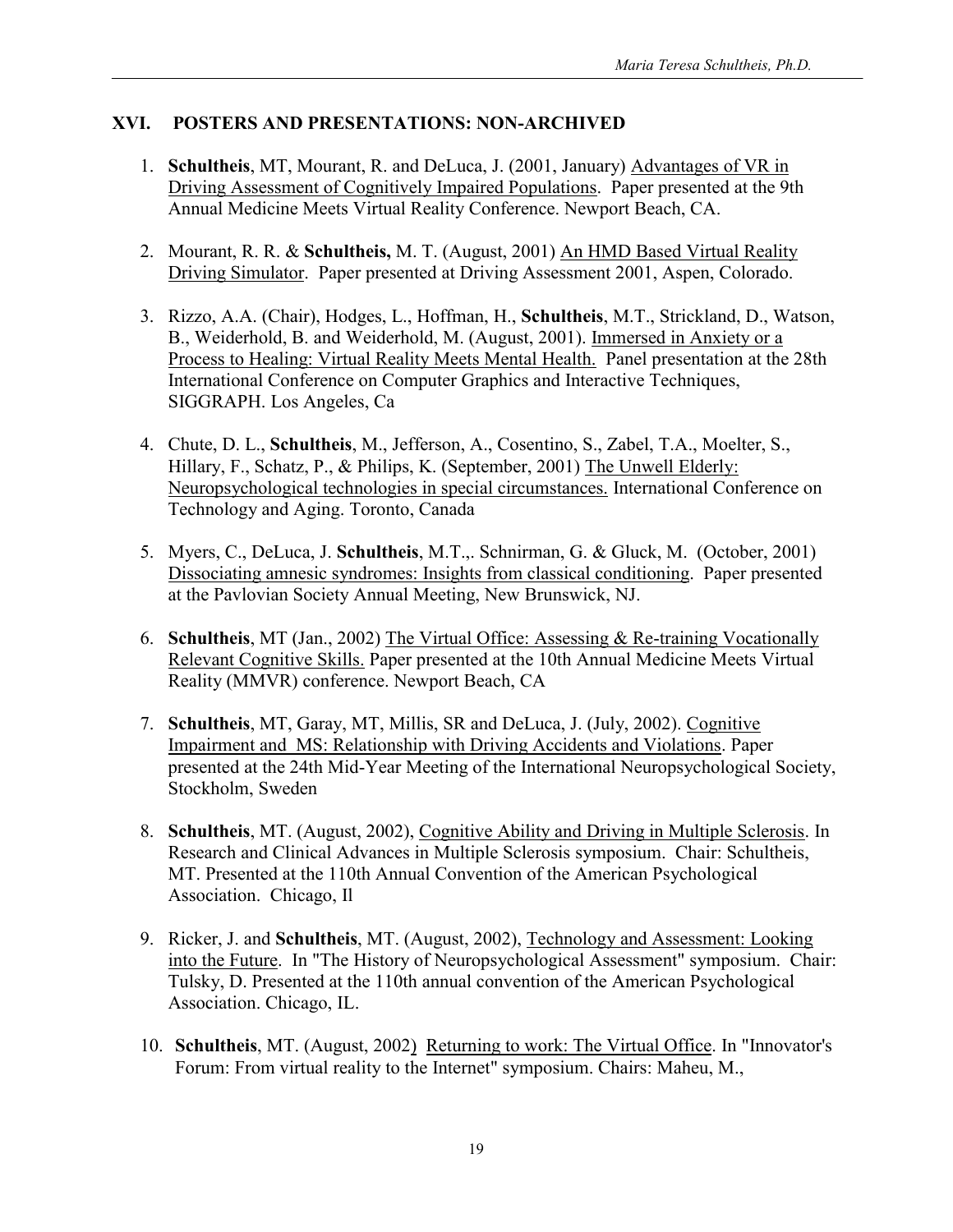Gregerson,M., Whitmore, E at the 110th annual convention of the American Psychological Association. Chicago, IL

- 11. **Schultheis,** MT., Garay, E., Millis, SR, DeLuca, J. (October, 2002), Cognitive Impairment and Driving Ability in Multiple Sclerosis. Poster presented at the 127th Annual Meeting of the American Neurological Association. New York, NY.
- 12. Rizzo, A.A., Bowerly, T., Buckwalter, G., **Schultheis**, M.T., Matheis, R., Shahabi, C., Kim, L, Sharifzadeh, M. (August, 2003). Virtual environments for the assessment of cognitive and functional abilities: Results from the Virtual Classroom and Office. Poster to be presented at the 111th annual convention of the American Psychological Association, Toronto, Canada
- 13. **Schulthies**, MT (2005). "Virtual Driving" versus "Real Driving" Pros and Cons of using a VR driving simulator for rehabilitation. Paper presented at the  $11<sup>th</sup>$  International Conference on Human-Computer Interface, Las Vegas, NV
- 14. Tulsky, D., **Schultheis,** MT., Simone, LK, Callahan, L. Nead, R. (2005) Retraining driving skills after SCI : A VR approach. Poster presented at the annual conference of the American Academy of Spinal Cord Injury Psychologist and Social Worker, Las Vegas, Nevada
- 15. Merzagora A.C., **Schultheis** M.T., Izzetoglu M., Onaral B.(September, 2006) "Functional near infrared spectroscopy for the assessment of cognitive impairments following traumatic brain injury" 5th Inter-Institute Workshop on Optical Diagnostic Imaging from Bench to Bedside at the National Institutes of Health, Bethesda, MD.
- 16. Merzagora A.C., **Schultheis** M..T., Izzetoglu M., Pourrezaei K., Onaral B.K. (October, 2006) "FNIR for the assessment of cognitive impairments ", poster present at the 2006 BMES Annual Fall Meeting, Chicago, IL.
- 17. Roseman, E, Panyavin, I., and **Schulthies**, MT (2007) "What we don't know about driving may hurt us" Poster presented at the 9<sup>th</sup> annual conference of the APA Div.22 Rehabilitation Psychology meeting, Charlotte, NC
- 18. Weisser, Sestito, N., Fleksher, C., Ang, J. ,Elovic, E., Nead, R., Millis, SR and **Schultheis**, MT (2007) "Examining the cognitive demands of driving in multiple sclerosis"., Poster to be presented at the  $9<sup>th</sup>$  annual conference of the APA Div.22 Rehabilitation Psychology meeting, Charlotte, NC
- 23. **Schultheis**, MT, Weisser, V., Merzagora, AC., Arenth, PM, Russell, KC., Scanlon J. , Izzetoglu, J. and Ricker, JH (2007). "Demonstration of a new portable brain imaging technology for the assessment and rehabilitation of cognitive functioning following TBI: A Case Study". Poster presented at the  $9<sup>th</sup>$  annual conference of the APA Div.22 Rehabilitation Psychology meeting, Charlotte, NC.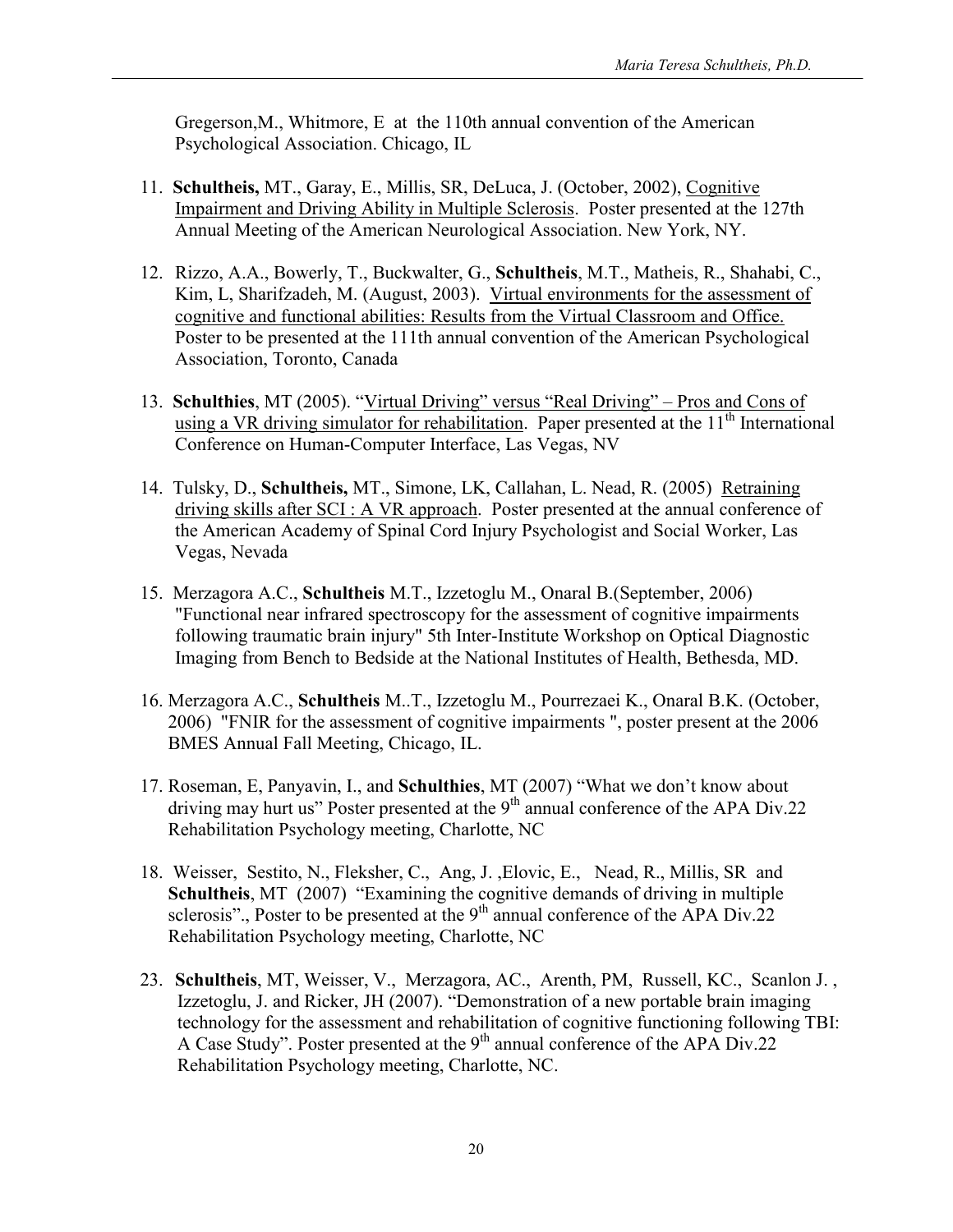## **XVII. INVITED LECTURES AND GRAND ROUNDS**

"Virtual Reality and Rehabilitation". Lecture at UMDNJ-NJ Medical School, Department of Physical Medicine and Rehabilitation monthly meeting. University of Medicine & Dentistry of NJ- NJ Medical School, West Orange, NJ. May 2000

"Neuropsychology & Virtual Reality Technology". Guest lecturer at New Jersey Institute of Technology (NJIT), Computer Information Sciences Department. Newark, NJ. October, 2000

"Applications and Issues for the Use of Virtual Reality Technology for Neuropsychological Assessment and Rehabilitation" Grand Rounds at the Department of Physical Medicine & Rehabilitation, Rehabilitation Institute of Chicago, Chicago, IL. February, 2001.

"New Directions in Rehabilitation: Virtual Reality Technology". Guest lecture at the Department of NeuroRehab Medicine, Hospital for Joints Disease/New York University, NYC, NY, April, 2001

"Expanding the Boundaries of Psychology through the Application of Virtual Reality Technology" , Seton Hall University, Counseling Psychology Student Association, West Orange, NJ February, 2002

"Virtual Rehabilitation": Applying virtual reality technology to real life functioning, Dept. of Physical Medicine and Rehabilitation Grand Rounds, University of Pittsburgh, Pittsburg, PA, January, 2005

"New Opportunities in Technology and Psychology" Department of Psychology, University of Cincinnati, Cincinnati, Ohio, April, 2007

"Technology and Neuropsychology: Lessons and Opportunities" Department of Psychology, Washington College, Chestertown, Maryland, November, 2007

"Driving assessment in rehabilitation populations: What facts can guide our recommendations?" Department of Physical Medicine and Rehabilitation, The Johns Hopkins University, Baltimore Maryland, April, 2009.

### **XVIII.TEACHING EXPERIENCE**

| a. Undergraduate | Introduction to Psychology           |
|------------------|--------------------------------------|
|                  | Psychological Testing and Assessment |
|                  | Introduction to Genetics Laboratory  |
|                  | Abnormal Psychology                  |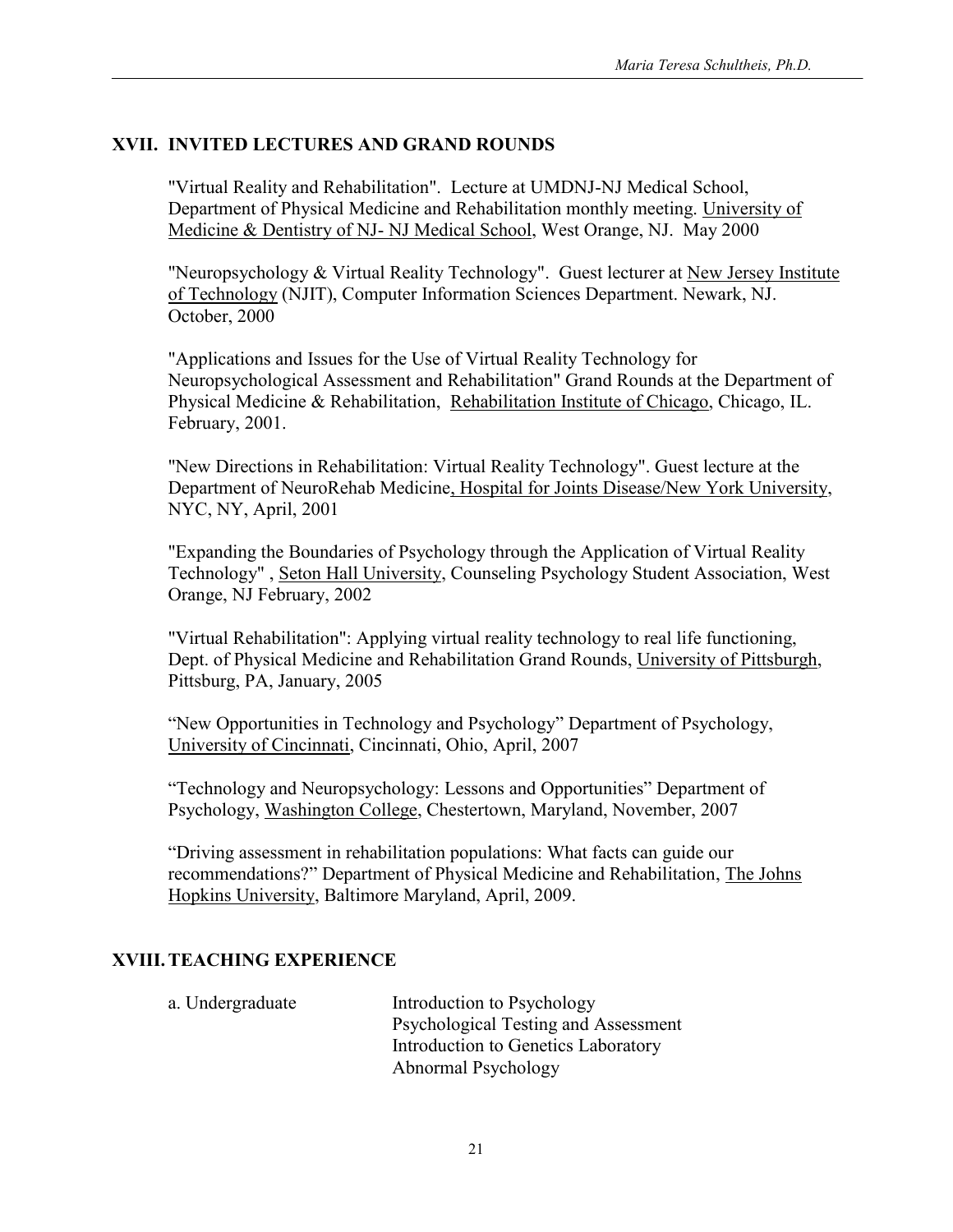| b. Graduate     | Principles of Neuroscience<br>Technologies in Psychology<br>Case Assessment and Integration<br>Dissertation Supervision<br><b>Independent Research</b> |
|-----------------|--------------------------------------------------------------------------------------------------------------------------------------------------------|
| c. Professional | Traumatic Brain Injury Technical Assistance Program<br><b>Educator Training Course</b>                                                                 |

## **XIX. THESIS COMMITTEES**

| 2000-2002        | <b>Fairleigh Dickenson University</b><br>Robert Matheis, graduated 2002 |
|------------------|-------------------------------------------------------------------------|
| $2005 - present$ | <b>Drexel University</b>                                                |
|                  | <b>Master's in Psychology</b>                                           |
|                  | Lori Ann Tuscan, anticipated graduation 2011                            |
|                  | Kelly Pillard, anticipated graduation 2011                              |
|                  | <b>Ph.D. in Psychology</b>                                              |
|                  | Christopher Ochner, graduated 2006                                      |
|                  | Jessica Lease Spellbeyer, graduated 2007                                |
|                  | Farzon Irani, graduated 2008                                            |
|                  | Nicole Sestito, expected graduation 2010                                |
|                  | Emily Roseman, expected graduation 2010 (Chair)                         |
|                  | Valerie Weisser, expected graduation 2011 (Chair)                       |
|                  | Kevin Manning, expected graduation 2012 (Chair)                         |
|                  | <b>Ph.D. in Biomedical Engineering</b>                                  |
|                  | Hasan Ayaz, expected graduation 2011                                    |
|                  | Anna Merzegorra, expected graduation 2010 (Co-Chair)                    |
| XX.              | <b>OTHER EDUCATIONAL ACTIVITIES</b>                                     |
| 1997             | <b>Lecturer and Internet Course Assistant</b>                           |
|                  | Philadelphia College of Pharmacy and Science, Philadelphia, PA.         |

1998-2000 **Colloquium Series Instructor** Neuropsychology and Psychology Services NJ Veterans Administration Medical Center, East Orange, NJ.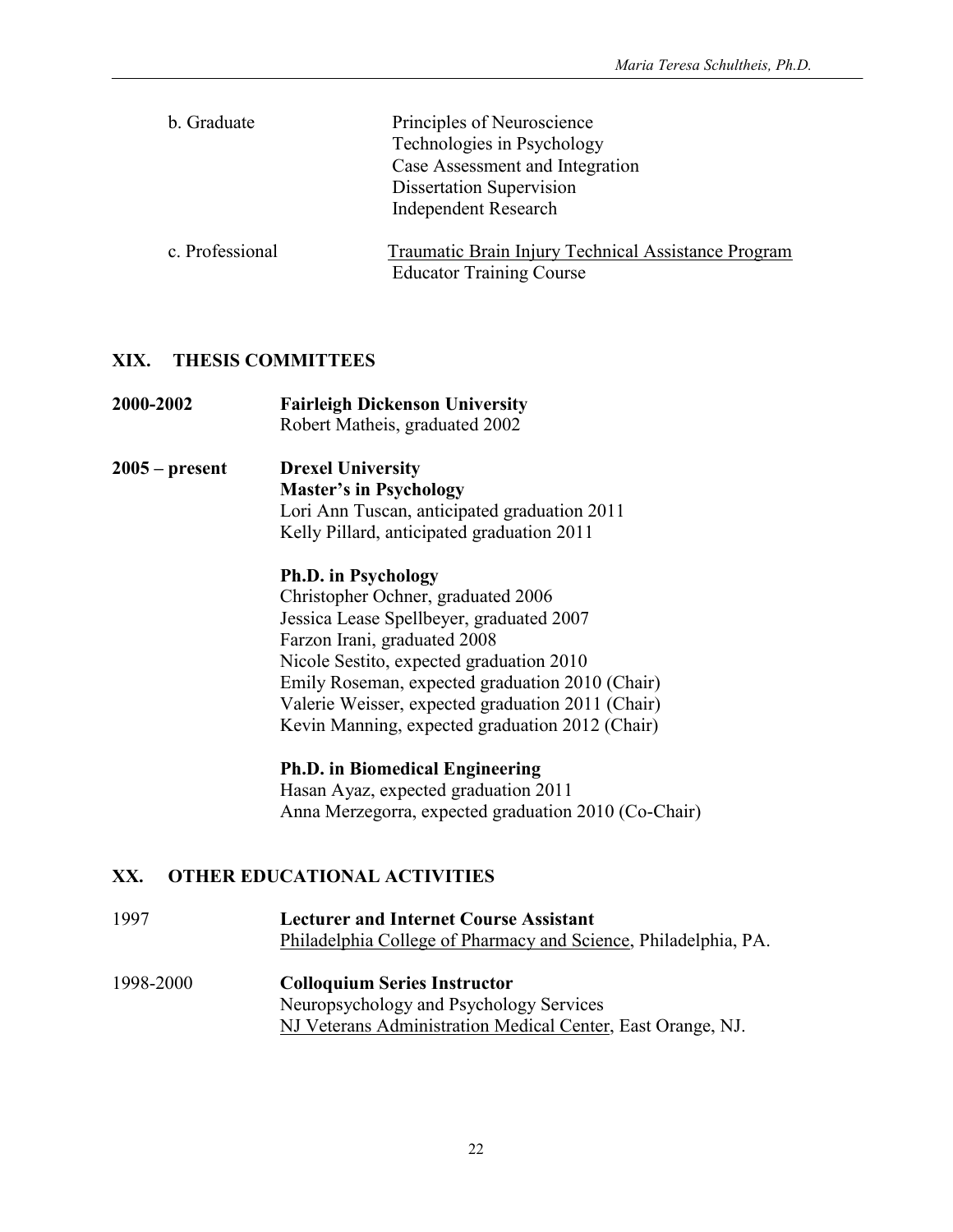### **XXI. MAJOR COMMITTEE ASSIGNMENTS a. National and Regional**

| 2002-2003        | <b>IEEE-VR 2003</b><br>Conference Program Committee<br><b>Student Volunteer Chair</b>                                                                                                   |
|------------------|-----------------------------------------------------------------------------------------------------------------------------------------------------------------------------------------|
| 2002-2004        | <b>New Jersey Neuropsychological Society</b><br><b>Board Member</b>                                                                                                                     |
| 2000-2006        | <b>National Research Council, Transportation Research Board</b><br>(A3B06): Simulation and Measurement of Vehicle & Operator<br>Performance                                             |
| 1998-present     | <b>AMERICAN PSYCHOLOGICAL ASSOCIATION (APA)</b>                                                                                                                                         |
|                  | Division 40: Clinical Neuropsychology<br>Conference Program Committee (2002-2005)<br>Ethic Minority Affairs Steering Committee (2004 - present)<br>Chair (2009-2011)                    |
|                  | Division 22: Rehabilitation Psychology<br>Awards Committee (2003-2006)<br>Diversity Committee (2004- present)<br>Mid Year Conference Chair (2007)<br>APA Div 22 Conference Chair (2009) |
| 2004- present    | National Academy of Neuropsychology(NAN)<br>Cultural and Diversity Committee (2006-2008)                                                                                                |
| $2006$ - present | <b>Philadelphia Neuropsychological Society</b><br>Board Member (2006)<br>Corresponding Secretary (2007)<br>President Elect (2009)                                                       |
| 2007-present     | <b>International Neuropsychological Society</b><br>Conference Program Committee                                                                                                         |
| $2008 - present$ | <b>International Society on Virtual Rehabilitation</b><br><b>Board Member</b>                                                                                                           |

## **b. Medical School and Department**

| 2000 | <b>Graduate Medical Education Committee</b>      |
|------|--------------------------------------------------|
|      | Department of Physical Medicine & Rehabilitation |
|      | Univ. of Medicine & Dentistry of NJ, Newark, NJ  |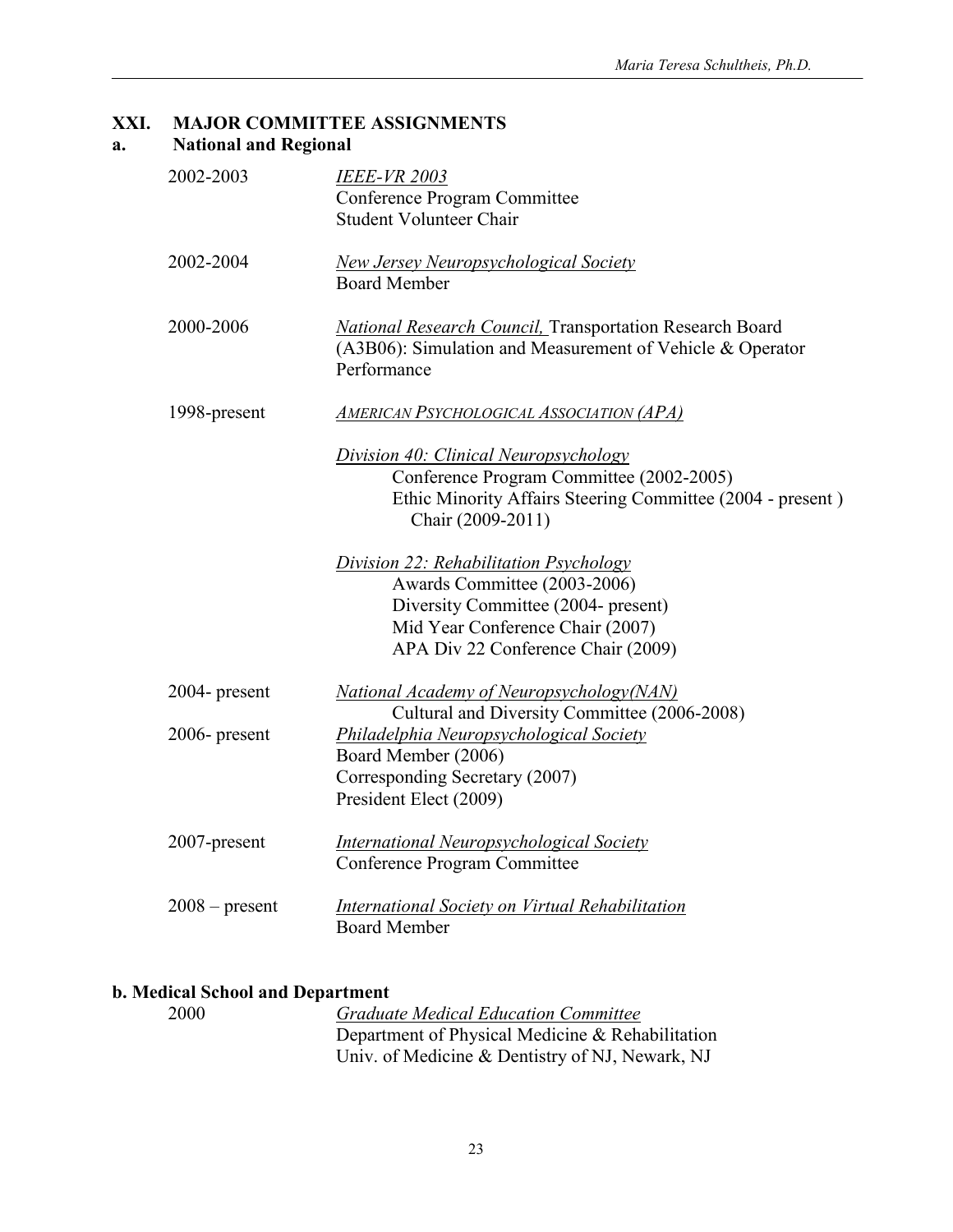| 2000-2005 | Institutional Review Board (IRB) Committee,                |
|-----------|------------------------------------------------------------|
|           | Kessler Medical Rehabilitation Research & Education Corp., |
|           | West Orange, NJ                                            |

### **XXII. PROFESSIONAL SOCIETIES**

### **a. Membership**

| 1994- present | Philadelphia Neuropsychology Society         |
|---------------|----------------------------------------------|
| 1994- present | American Psychological Association           |
|               | Division 22: Rehabilitation Psychology       |
|               | Division 40: Neuropsychology                 |
| 1996- present | National Academy of Neuropsychology          |
| 1998-present  | <b>International Neuropsychology Society</b> |
| 2001-2004     | The Human Factors & Ergonomics Society       |
| 2000-2008     | <b>Transportation Research Board</b>         |
|               |                                              |

#### **b. Service**

| <b>Journal &amp; Editorial Activity</b> |                                                                                                                       |
|-----------------------------------------|-----------------------------------------------------------------------------------------------------------------------|
| $2005$ -present                         | <b>Editorial Board</b>                                                                                                |
|                                         | <b>Rehabilitation Psychology</b>                                                                                      |
| 2002                                    | Special Issue Editor "Driving and Traumatic Brain Injury"<br>Journal of Head Trauma Rehabilitation, Vol. 17; Number 2 |

#### *Ad hoc Reviewer*

| Archives of Physical Medicine & Rehabilitation       | Acta Neurologica Scandinavia          |
|------------------------------------------------------|---------------------------------------|
| Journal of Clinical and Experimental Neuropsychology | Journal of Head Trauma Rehabilitation |
| Journal of International Neuropsychology Society     | Journal of Psychosomatic Research     |
| Neurology                                            | Neurology Review                      |
| Neuropsychology                                      | The Clinical Neuropsychologist        |
| Child Neuropsychology                                | <b>Transportation Research</b>        |
|                                                      |                                       |

### *Contributing Developer*

| 1998-2000 | DistanCE Learning, Continuing Education Program |
|-----------|-------------------------------------------------|
|           | National Academy of Neuropsychology             |

## **XXIII.COMMUNITY OUTREACH AND PATIENT EDUCATION**

| 1997 | Seton Hall University: Latino Student Organization<br>Guest speaker for annual career development seminar,<br>"Starting Early For a Successful Career"    |
|------|-----------------------------------------------------------------------------------------------------------------------------------------------------------|
| 1999 | Traumatic Brain Injury Technical Assistance Program<br>Hunter College, New York, NY, Educator Training Course<br>"Multicultural Issues in Rehabilitation" |